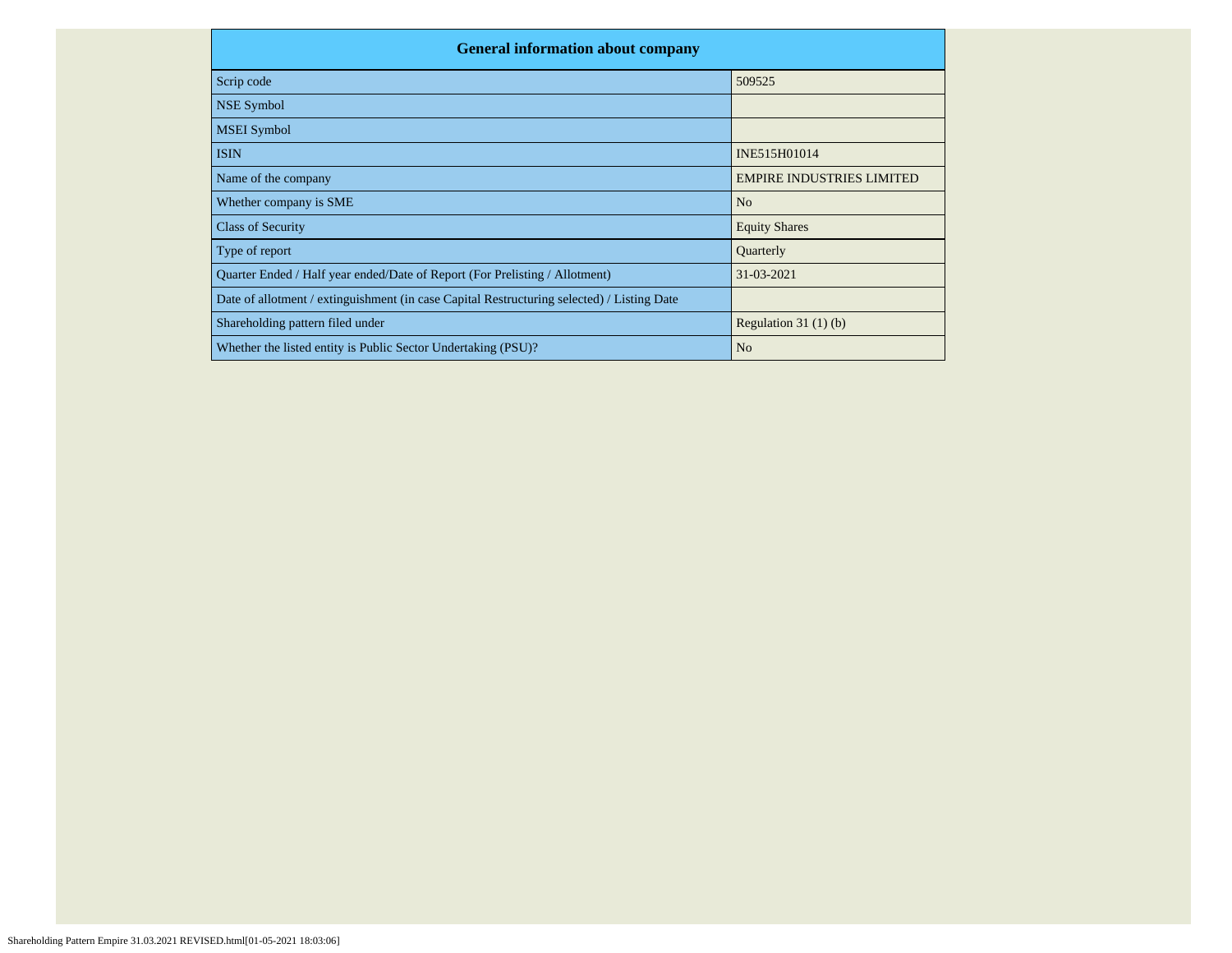|                | <b>Declaration</b>                                                                        |                |                                       |                       |                             |  |  |  |  |  |  |
|----------------|-------------------------------------------------------------------------------------------|----------------|---------------------------------------|-----------------------|-----------------------------|--|--|--|--|--|--|
| Sr.<br>No.     | Particular                                                                                | Yes/No         | Promoter and<br><b>Promoter Group</b> | Public<br>shareholder | Non Promoter-<br>Non Public |  |  |  |  |  |  |
|                | Whether the Listed Entity has issued any partly paid up shares?                           | N <sub>o</sub> | No                                    | N <sub>o</sub>        | N <sub>o</sub>              |  |  |  |  |  |  |
| $\overline{2}$ | Whether the Listed Entity has issued any Convertible Securities<br>$\overline{?}$         | N <sub>o</sub> | No                                    | No                    | N <sub>o</sub>              |  |  |  |  |  |  |
| 3              | Whether the Listed Entity has issued any Warrants?                                        | N <sub>o</sub> | N <sub>o</sub>                        | N <sub>o</sub>        | N <sub>o</sub>              |  |  |  |  |  |  |
| $\overline{4}$ | Whether the Listed Entity has any shares against which<br>depository receipts are issued? | N <sub>o</sub> | N <sub>o</sub>                        | No                    | N <sub>o</sub>              |  |  |  |  |  |  |
| 5              | Whether the Listed Entity has any shares in locked-in?                                    | N <sub>o</sub> | N <sub>o</sub>                        | N <sub>o</sub>        | N <sub>o</sub>              |  |  |  |  |  |  |
| 6              | Whether any shares held by promoters are pledge or otherwise<br>encumbered?               | N <sub>o</sub> | N <sub>o</sub>                        |                       |                             |  |  |  |  |  |  |
|                | Whether company has equity shares with differential voting<br>rights?                     | N <sub>o</sub> | N <sub>o</sub>                        | N <sub>o</sub>        | N <sub>o</sub>              |  |  |  |  |  |  |
| 8              | Whether the listed entity has any significant beneficial owner?                           | Yes            |                                       |                       |                             |  |  |  |  |  |  |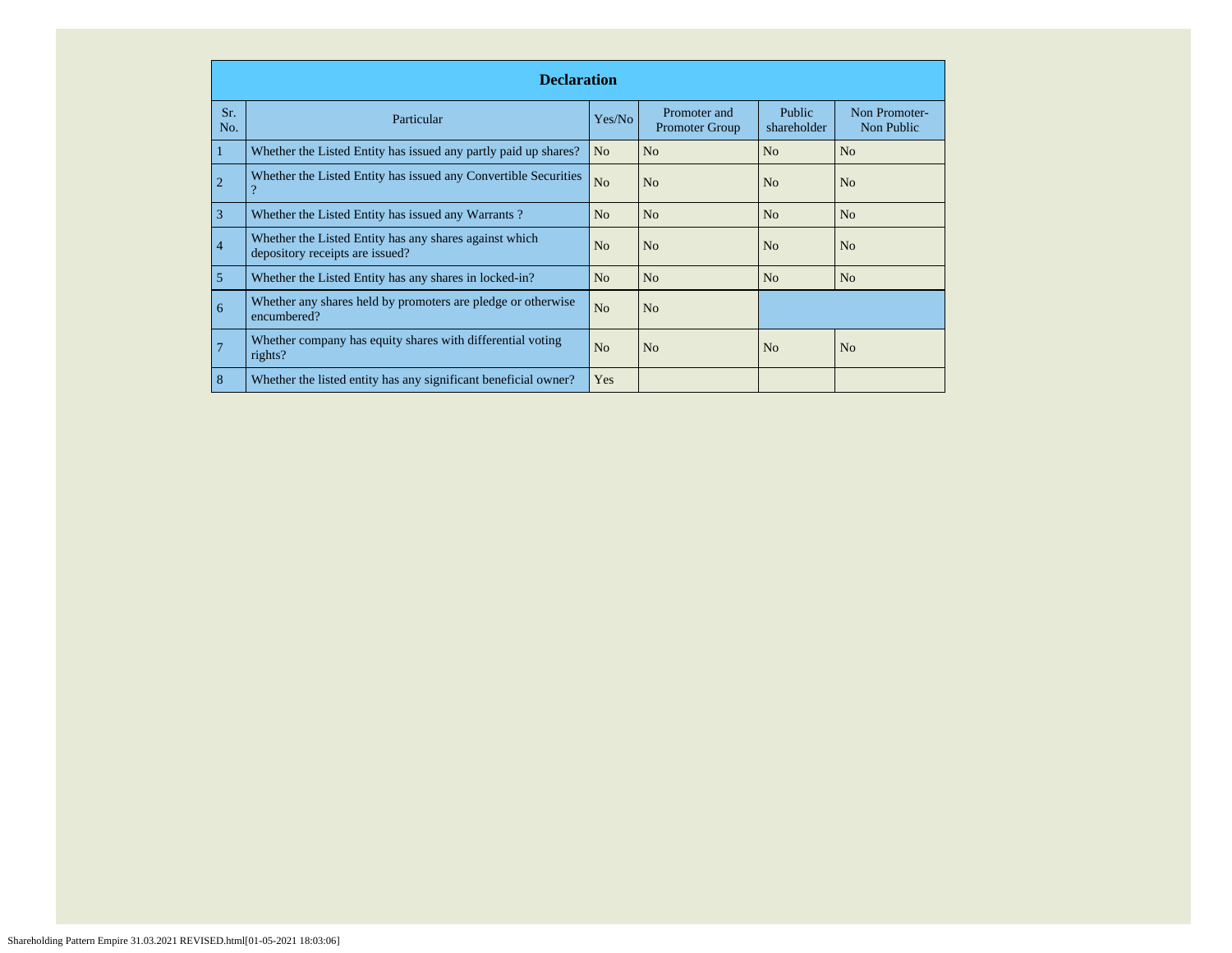|                          |                                                |                                  |                                                  |                                        |                                                                  |                                    | <b>Table I - Summary Statement holding of specified securities</b> |                                                                  |                      |                    |           |
|--------------------------|------------------------------------------------|----------------------------------|--------------------------------------------------|----------------------------------------|------------------------------------------------------------------|------------------------------------|--------------------------------------------------------------------|------------------------------------------------------------------|----------------------|--------------------|-----------|
|                          | Category                                       |                                  | No. of                                           | No. Of<br>Partly                       | No. Of<br>shares<br>underlying<br>Depository<br>Receipts<br>(VI) | Total nos.                         | Shareholding as a<br>% of total no. of                             | Number of Voting Rights held in each<br>class of securities (IX) |                      |                    |           |
| Category<br>$($ $\Gamma$ | of<br>shareholder                              | Nos. Of<br>shareholders<br>(III) | fully paid<br>up equity<br>shares<br>held $(IV)$ | paid-up<br>equity<br>shares<br>held(V) |                                                                  | shares<br>held (VII)<br>$= (IV) +$ | shares (calculated<br>as per SCRR, 1957)<br>(VIII) As a % of       | No of Voting (XIV)<br>Rights                                     |                      | Total as<br>a % of |           |
|                          | (II)                                           |                                  |                                                  |                                        |                                                                  | $(V)+(VI)$                         | $(A+B+C2)$                                                         | <b>Class</b><br>eg: $X$                                          | <b>Class</b><br>eg:y | Total              | $(A+B+C)$ |
| (A)                      | Promoter<br>$\&$<br>Promoter<br>Group          | 13                               | 4353226                                          |                                        |                                                                  | 4353226                            | 72.55                                                              | 4353226                                                          |                      | 4353226            | 72.55     |
| (B)                      | Public                                         | 5681                             | 1646772                                          |                                        |                                                                  | 1646772                            | 27.45                                                              | 1646772                                                          |                      | 1646772            | 27.45     |
| (C)                      | <b>Non</b><br>Promoter-<br>Non Public          |                                  |                                                  |                                        |                                                                  |                                    |                                                                    |                                                                  |                      |                    |           |
| (C1)                     | <b>Shares</b><br>underlying<br><b>DRs</b>      |                                  |                                                  |                                        |                                                                  |                                    |                                                                    |                                                                  |                      |                    |           |
| (C2)                     | Shares held<br>by<br>Employee<br><b>Trusts</b> |                                  |                                                  |                                        |                                                                  |                                    |                                                                    |                                                                  |                      |                    |           |
|                          | Total                                          | 5694                             | 5999998                                          |                                        |                                                                  | 5999998                            | 100                                                                | 5999998                                                          |                      | 5999998            | 100       |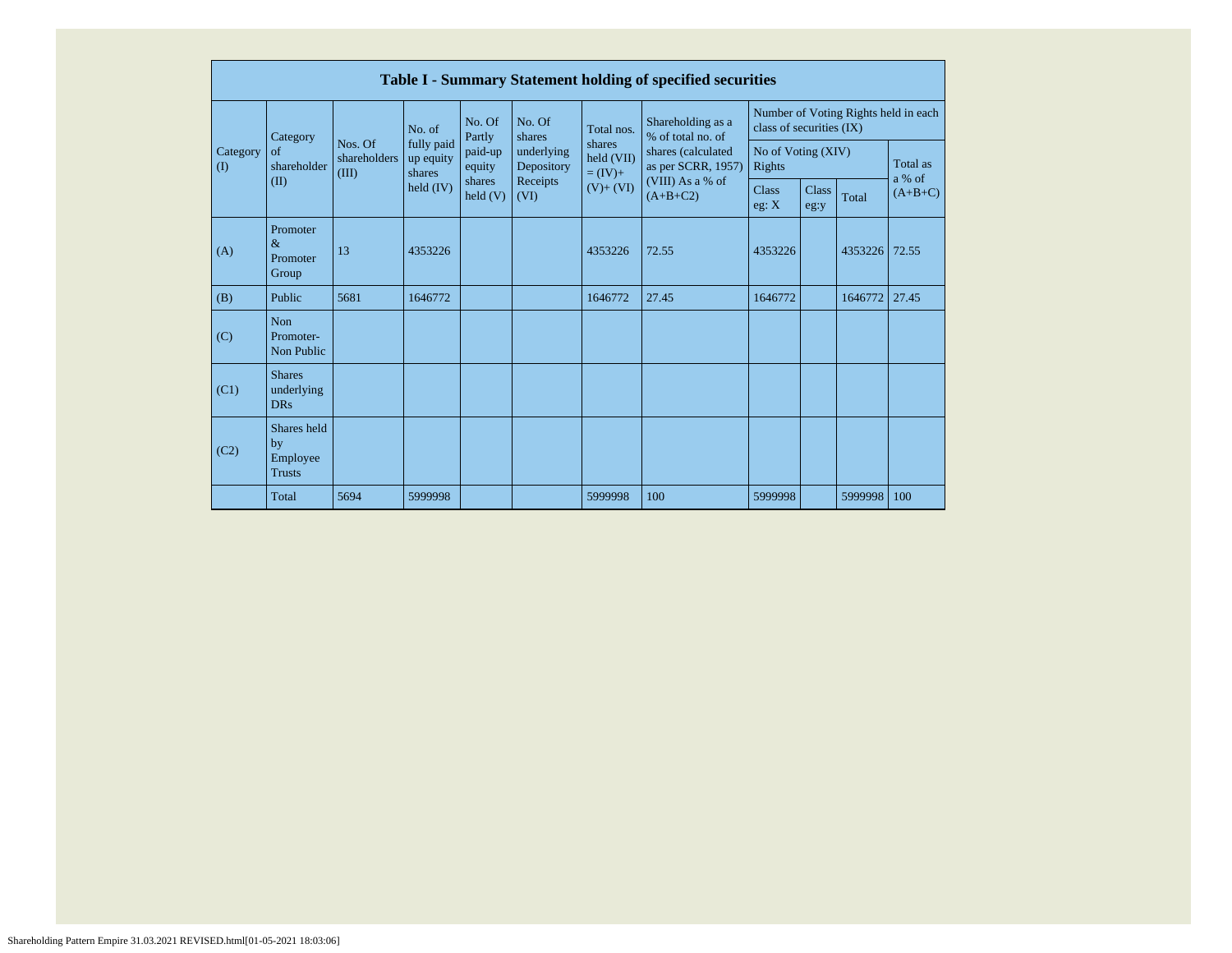|                 |                                                |                                                                                                                                                                         |                                                     |                                                                                          | Table I - Summary Statement holding of specified securities                        |                                                         |            |                                                                               |                                |                                       |
|-----------------|------------------------------------------------|-------------------------------------------------------------------------------------------------------------------------------------------------------------------------|-----------------------------------------------------|------------------------------------------------------------------------------------------|------------------------------------------------------------------------------------|---------------------------------------------------------|------------|-------------------------------------------------------------------------------|--------------------------------|---------------------------------------|
| Category<br>(1) | Category<br>$\sigma$ f<br>shareholder<br>(II)  | No. Of<br>No. of<br><b>Shares</b><br><b>Shares</b><br>Underlying<br>Underlying<br>Outstanding<br>Outstanding<br>convertible<br>Warrants<br>securities<br>$(X_i)$<br>(X) |                                                     | No. Of Shares<br>Underlying<br>Outstanding<br>convertible                                | Shareholding, as a %<br>assuming full<br>conversion of<br>convertible securities ( | Number of<br>Locked in<br>shares (XII)                  |            | Number of<br><b>Shares</b><br>pledged or<br>otherwise<br>encumbered<br>(XIII) |                                | Number of<br>equity shares<br>held in |
|                 |                                                |                                                                                                                                                                         | securities and<br>No. Of<br>Warrants $(X_i)$<br>(a) | as a percentage of<br>diluted share capital)<br>$(XI)=(VII)+(X) As a$<br>% of $(A+B+C2)$ | No.<br>(a)                                                                         | As a<br>$%$ of<br>total<br><b>Shares</b><br>held<br>(b) | No.<br>(a) | As a<br>$%$ of<br>total<br><b>Shares</b><br>held<br>(b)                       | dematerialized<br>form $(XIV)$ |                                       |
| (A)             | Promoter<br>$\&$<br>Promoter<br>Group          |                                                                                                                                                                         |                                                     |                                                                                          | 72.55                                                                              |                                                         |            |                                                                               |                                | 4353226                               |
| (B)             | Public                                         |                                                                                                                                                                         |                                                     |                                                                                          | 27.45                                                                              |                                                         |            |                                                                               |                                | 1570332                               |
| (C)             | <b>Non</b><br>Promoter-<br>Non Public          |                                                                                                                                                                         |                                                     |                                                                                          |                                                                                    |                                                         |            |                                                                               |                                |                                       |
| (C1)            | <b>Shares</b><br>underlying<br><b>DRs</b>      |                                                                                                                                                                         |                                                     |                                                                                          |                                                                                    |                                                         |            |                                                                               |                                |                                       |
| (C2)            | Shares held<br>by<br>Employee<br><b>Trusts</b> |                                                                                                                                                                         |                                                     |                                                                                          |                                                                                    |                                                         |            |                                                                               |                                |                                       |
|                 | Total                                          |                                                                                                                                                                         |                                                     |                                                                                          | 100                                                                                |                                                         |            |                                                                               |                                | 5923558                               |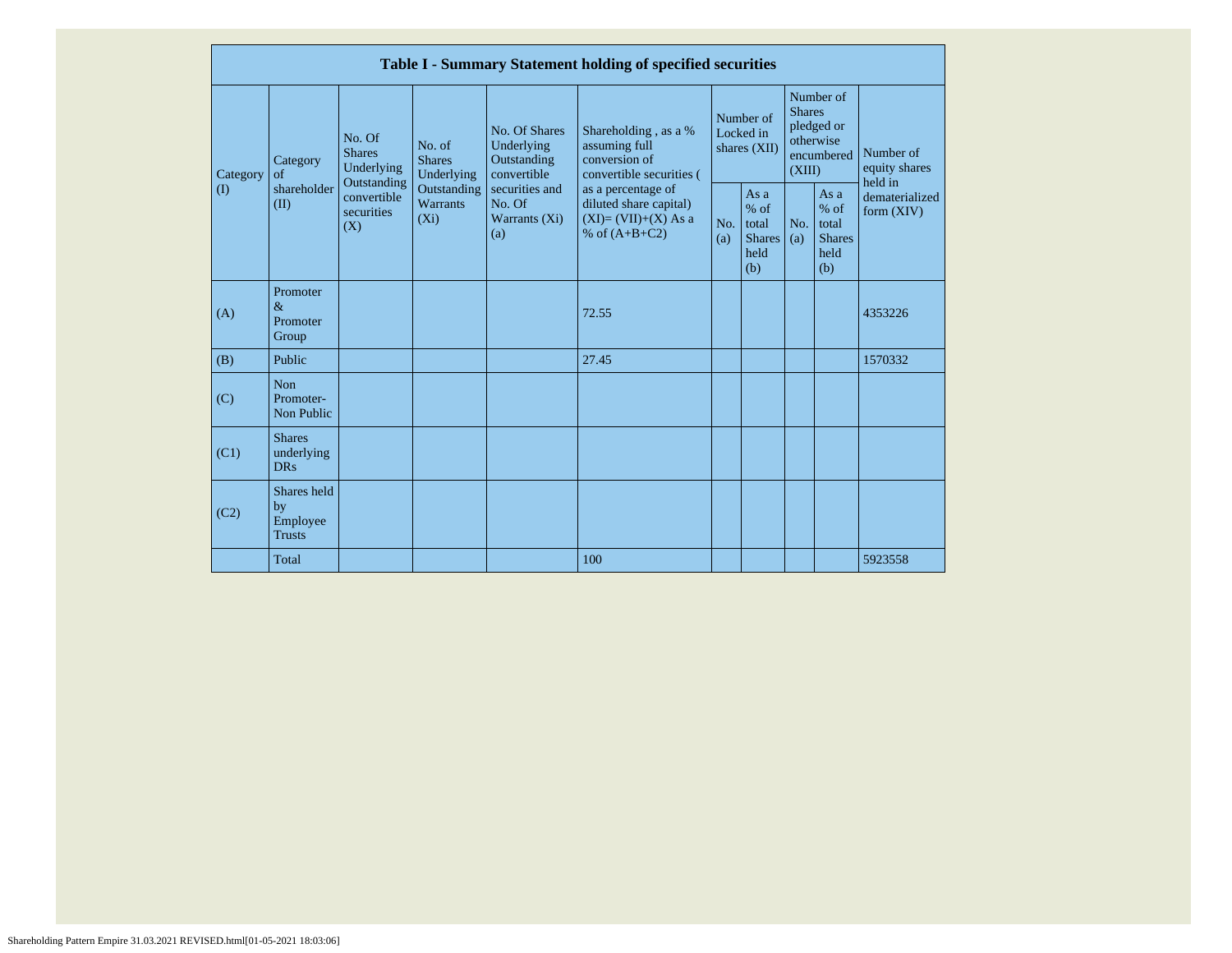|                                                                                         |                                                                                                                               |                       |                                  |                                       |                                              |                                                 | Table II - Statement showing shareholding pattern of the Promoter and Promoter Group |                               |               |                                 |                                           |
|-----------------------------------------------------------------------------------------|-------------------------------------------------------------------------------------------------------------------------------|-----------------------|----------------------------------|---------------------------------------|----------------------------------------------|-------------------------------------------------|--------------------------------------------------------------------------------------|-------------------------------|---------------|---------------------------------|-------------------------------------------|
|                                                                                         |                                                                                                                               |                       | No. of                           | No. Of<br>Partly                      | No. Of                                       | Total<br>nos.                                   | Shareholding as<br>a % of total no.                                                  | each class of securities (IX) |               | Number of Voting Rights held in |                                           |
|                                                                                         | Category $\&$                                                                                                                 | Nos. Of               | fully<br>paid up                 | paid-                                 | shares                                       | shares                                          | of shares                                                                            | No of Voting (XIV) Rights     |               |                                 | Total                                     |
| Sr.                                                                                     | Name of the<br>Shareholders (I)                                                                                               | shareholders<br>(III) | equity<br>shares<br>held<br>(IV) | up<br>equity<br>shares<br>held<br>(V) | underlying<br>Depository<br>Receipts<br>(VI) | held<br>$(VII) =$<br>$(IV)+$<br>$(V)$ +<br>(VI) | (calculated as<br>per SCRR,<br>1957) (VIII) As<br>a % of<br>$(A+B+C2)$               | Class eg:<br>X                | Class<br>eg:y | Total                           | as a %<br>of<br>Total<br>Voting<br>rights |
| $\mathbf{A}$                                                                            | Table II - Statement showing shareholding pattern of the Promoter and Promoter Group                                          |                       |                                  |                                       |                                              |                                                 |                                                                                      |                               |               |                                 |                                           |
| (1)                                                                                     | Indian                                                                                                                        |                       |                                  |                                       |                                              |                                                 |                                                                                      |                               |               |                                 |                                           |
| (d)                                                                                     | Any Other<br>(specify)                                                                                                        | 13                    | 4353226                          |                                       |                                              | 4353226                                         | 72.55                                                                                | 4353226                       |               | 4353226                         | 72.55                                     |
| Sub-Total (A)<br>(1)                                                                    |                                                                                                                               | 13                    | 4353226                          |                                       |                                              | 4353226                                         | 72.55                                                                                | 4353226                       |               | 4353226                         | 72.55                                     |
| (2)                                                                                     | Foreign                                                                                                                       |                       |                                  |                                       |                                              |                                                 |                                                                                      |                               |               |                                 |                                           |
| Total<br>Shareholding<br>of Promoter<br>and Promoter<br>Group $(A)=$<br>$(A)(1)+(A)(2)$ |                                                                                                                               | 13                    | 4353226                          |                                       |                                              | 4353226                                         | 72.55                                                                                | 4353226                       |               | 4353226                         | 72.55                                     |
| $\, {\bf B}$                                                                            | Table III - Statement showing shareholding pattern of the Public shareholder                                                  |                       |                                  |                                       |                                              |                                                 |                                                                                      |                               |               |                                 |                                           |
| (1)                                                                                     | Institutions                                                                                                                  |                       |                                  |                                       |                                              |                                                 |                                                                                      |                               |               |                                 |                                           |
| (f)                                                                                     | Financial<br>Institutions/<br><b>Banks</b>                                                                                    | 3                     | 414                              |                                       |                                              | 414                                             | 0.01                                                                                 | 414                           |               | 414                             | 0.01                                      |
| (g)                                                                                     | Insurance<br>Companies                                                                                                        | $\overline{c}$        | 748862                           |                                       |                                              | 748862                                          | 12.48                                                                                | 748862                        |               | 748862                          | 12.48                                     |
| Sub-Total (B)<br>(1)                                                                    |                                                                                                                               | 5                     | 749276                           |                                       |                                              | 749276                                          | 12.49                                                                                | 749276                        |               | 749276                          | 12.49                                     |
| (3)                                                                                     | Non-institutions                                                                                                              |                       |                                  |                                       |                                              |                                                 |                                                                                      |                               |               |                                 |                                           |
| (a(i))                                                                                  | Individuals -<br>i.Individual<br>shareholders<br>holding nominal<br>share capital up<br>to Rs. 2 lakhs.                       | 5337                  | 636738                           |                                       |                                              | 636738                                          | 10.61                                                                                | 636738                        |               | 636738                          | 10.61                                     |
| (a(ii))                                                                                 | Individuals - ii.<br>Individual<br>shareholders<br>holding nominal $\vert$ 1<br>share capital in<br>excess of Rs. 2<br>lakhs. |                       | 25154                            |                                       |                                              | 25154                                           | 0.42                                                                                 | 25154                         |               | 25154                           | 0.42                                      |
| (e)                                                                                     | Any Other                                                                                                                     | 338                   | 235604                           |                                       |                                              | 235604                                          | 3.93                                                                                 | 235604                        |               | 235604                          | 3.93                                      |

Shareholding Pattern Empire 31.03.2021 REVISED.html[01-05-2021 18:03:06]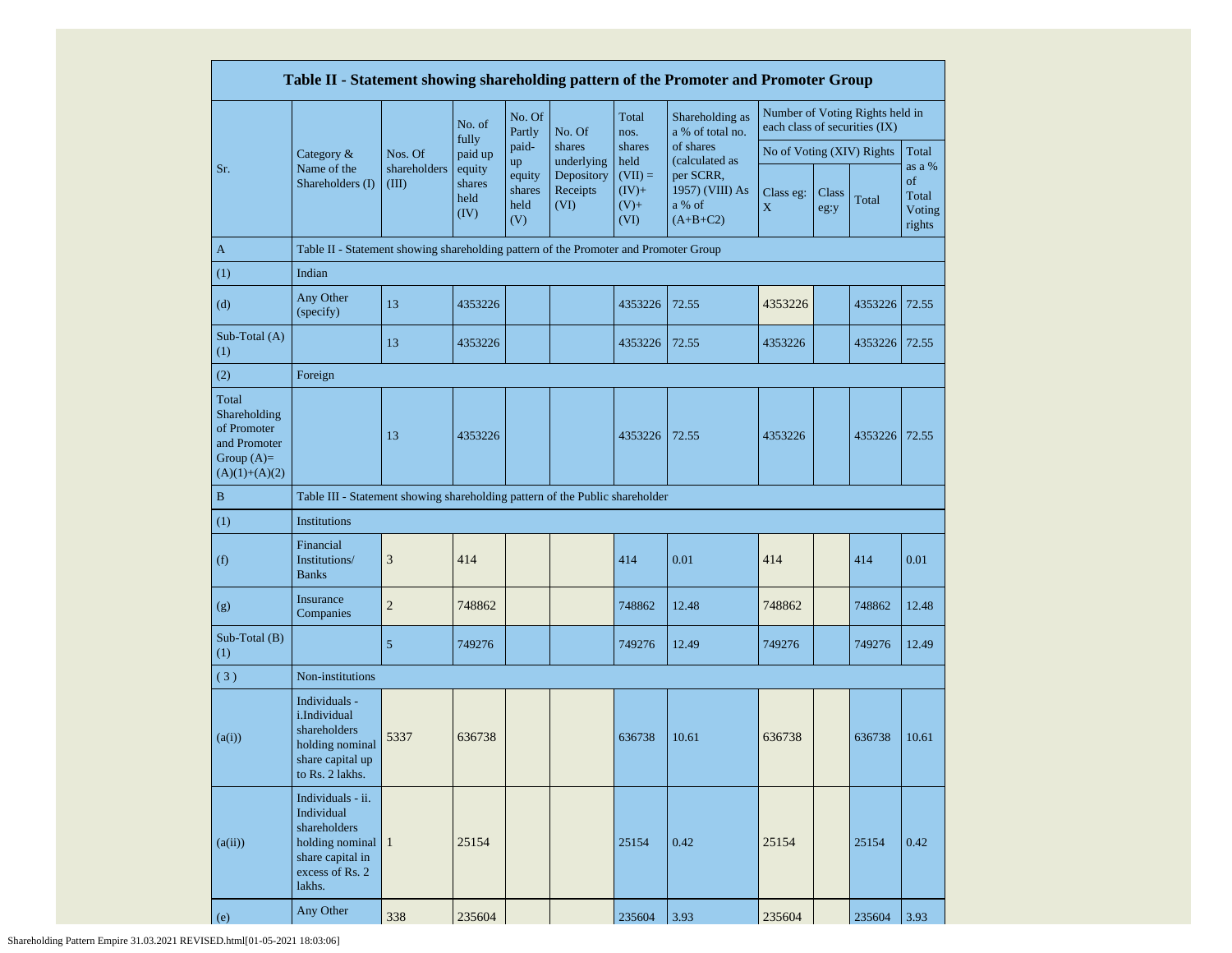|                                                                         | (specify) |      |         |  |         |                                                                                               |         |         |       |
|-------------------------------------------------------------------------|-----------|------|---------|--|---------|-----------------------------------------------------------------------------------------------|---------|---------|-------|
| Sub-Total $(B)$<br>(3)                                                  |           | 5676 | 897496  |  | 897496  | 14.96                                                                                         | 897496  | 897496  | 14.96 |
| <b>Total Public</b><br>Shareholding<br>$(B)=(B)(1)+$<br>$(B)(2)+(B)(3)$ |           | 5681 | 1646772 |  | 1646772 | 27.45                                                                                         | 1646772 | 1646772 | 27.45 |
| $\overline{C}$                                                          |           |      |         |  |         | Table IV - Statement showing shareholding pattern of the Non Promoter- Non Public shareholder |         |         |       |
| Total (<br>$A+B+C2$ )                                                   |           | 5694 | 5999998 |  | 5999998 | 100                                                                                           | 5999998 | 5999998 | 100   |
| Total<br>$(A+B+C)$                                                      |           | 5694 | 5999998 |  | 5999998 | 100                                                                                           | 5999998 | 5999998 | 100   |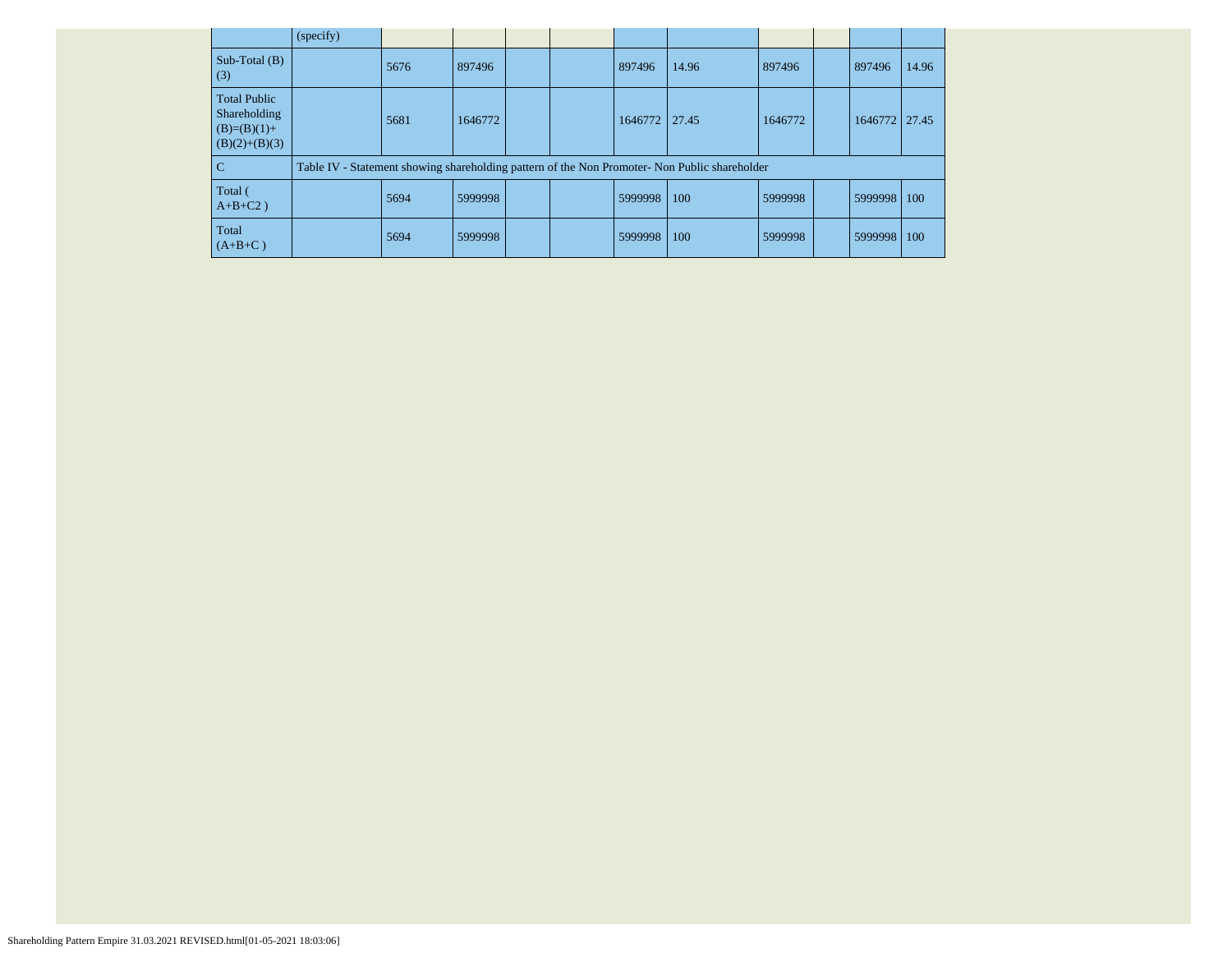|                                                                                         |                                                                        |                                       |                                                           | Table II - Statement showing shareholding pattern of the Promoter and Promoter Group          |         |                                                         |                                                                               |                                                       |                                       |  |
|-----------------------------------------------------------------------------------------|------------------------------------------------------------------------|---------------------------------------|-----------------------------------------------------------|-----------------------------------------------------------------------------------------------|---------|---------------------------------------------------------|-------------------------------------------------------------------------------|-------------------------------------------------------|---------------------------------------|--|
|                                                                                         | No. Of<br><b>Shares</b><br>Underlying<br>Outstanding                   | No. of<br><b>Shares</b><br>Underlying | No. Of Shares<br>Underlying<br>Outstanding<br>convertible | Shareholding, as a %<br>assuming full conversion of<br>convertible securities (as a           |         | Number of<br>Locked in<br>shares $(XII)$                | Number of<br><b>Shares</b><br>pledged or<br>otherwise<br>encumbered<br>(XIII) |                                                       | Number of<br>equity shares<br>held in |  |
| Sr.                                                                                     | Outstanding<br>convertible<br>Warrants<br>securities<br>$(X_i)$<br>(X) |                                       | securities and<br>No. Of Warrants<br>$(Xi)$ (a)           | percentage of diluted share<br>capital) (XI)= $(VII)+(X)$ As<br>a % of $(A+B+C2)$             |         | As a<br>$%$ of<br>total<br><b>Shares</b><br>held<br>(b) | No.<br>(a)                                                                    | As a<br>% of<br>total<br><b>Shares</b><br>held<br>(b) | dematerialized<br>form $(XIV)$        |  |
| $\mathbf{A}$                                                                            |                                                                        |                                       |                                                           | Table II - Statement showing shareholding pattern of the Promoter and Promoter Group          |         |                                                         |                                                                               |                                                       |                                       |  |
| (1)                                                                                     | Indian                                                                 |                                       |                                                           |                                                                                               |         |                                                         |                                                                               |                                                       |                                       |  |
| (d)                                                                                     |                                                                        |                                       |                                                           | 72.55                                                                                         |         |                                                         |                                                                               |                                                       | 4353226                               |  |
| Sub-Total (A)<br>(1)                                                                    |                                                                        |                                       |                                                           | 72.55                                                                                         |         |                                                         |                                                                               |                                                       | 4353226                               |  |
| (2)                                                                                     | Foreign                                                                |                                       |                                                           |                                                                                               |         |                                                         |                                                                               |                                                       |                                       |  |
| Total<br>Shareholding<br>of Promoter<br>and Promoter<br>Group $(A)=$<br>$(A)(1)+(A)(2)$ | 72.55                                                                  |                                       |                                                           |                                                                                               |         |                                                         |                                                                               | 4353226                                               |                                       |  |
| B                                                                                       |                                                                        |                                       |                                                           | Table III - Statement showing shareholding pattern of the Public shareholder                  |         |                                                         |                                                                               |                                                       |                                       |  |
| (1)                                                                                     | Institutions                                                           |                                       |                                                           |                                                                                               |         |                                                         |                                                                               |                                                       |                                       |  |
| (f)                                                                                     |                                                                        |                                       |                                                           | 0.01                                                                                          |         |                                                         |                                                                               |                                                       | $\boldsymbol{0}$                      |  |
| (g)                                                                                     |                                                                        |                                       |                                                           | 12.48                                                                                         |         |                                                         |                                                                               |                                                       | 748862                                |  |
| Sub-Total (B)<br>(1)                                                                    |                                                                        |                                       |                                                           | 12.49                                                                                         |         |                                                         |                                                                               |                                                       | 748862                                |  |
| (3)                                                                                     | Non-institutions                                                       |                                       |                                                           |                                                                                               |         |                                                         |                                                                               |                                                       |                                       |  |
| (a(i))                                                                                  |                                                                        |                                       |                                                           | 10.61                                                                                         |         |                                                         |                                                                               |                                                       | 561370                                |  |
| (a(ii))                                                                                 |                                                                        |                                       |                                                           | 0.42                                                                                          |         |                                                         |                                                                               |                                                       | 25154                                 |  |
| (e)                                                                                     |                                                                        |                                       |                                                           | 3.93                                                                                          |         |                                                         |                                                                               |                                                       | 234946                                |  |
| Sub-Total (B)<br>(3)                                                                    |                                                                        |                                       |                                                           | 14.96                                                                                         |         |                                                         |                                                                               |                                                       | 821470                                |  |
| <b>Total Public</b><br>Shareholding<br>$(B)=(B)(1)+$<br>$(B)(2)+(B)(3)$                 |                                                                        | 27.45                                 |                                                           |                                                                                               | 1570332 |                                                         |                                                                               |                                                       |                                       |  |
| ${\bf C}$                                                                               |                                                                        |                                       |                                                           | Table IV - Statement showing shareholding pattern of the Non Promoter- Non Public shareholder |         |                                                         |                                                                               |                                                       |                                       |  |
| Total (                                                                                 |                                                                        |                                       |                                                           | 100                                                                                           |         |                                                         |                                                                               |                                                       | 5923558                               |  |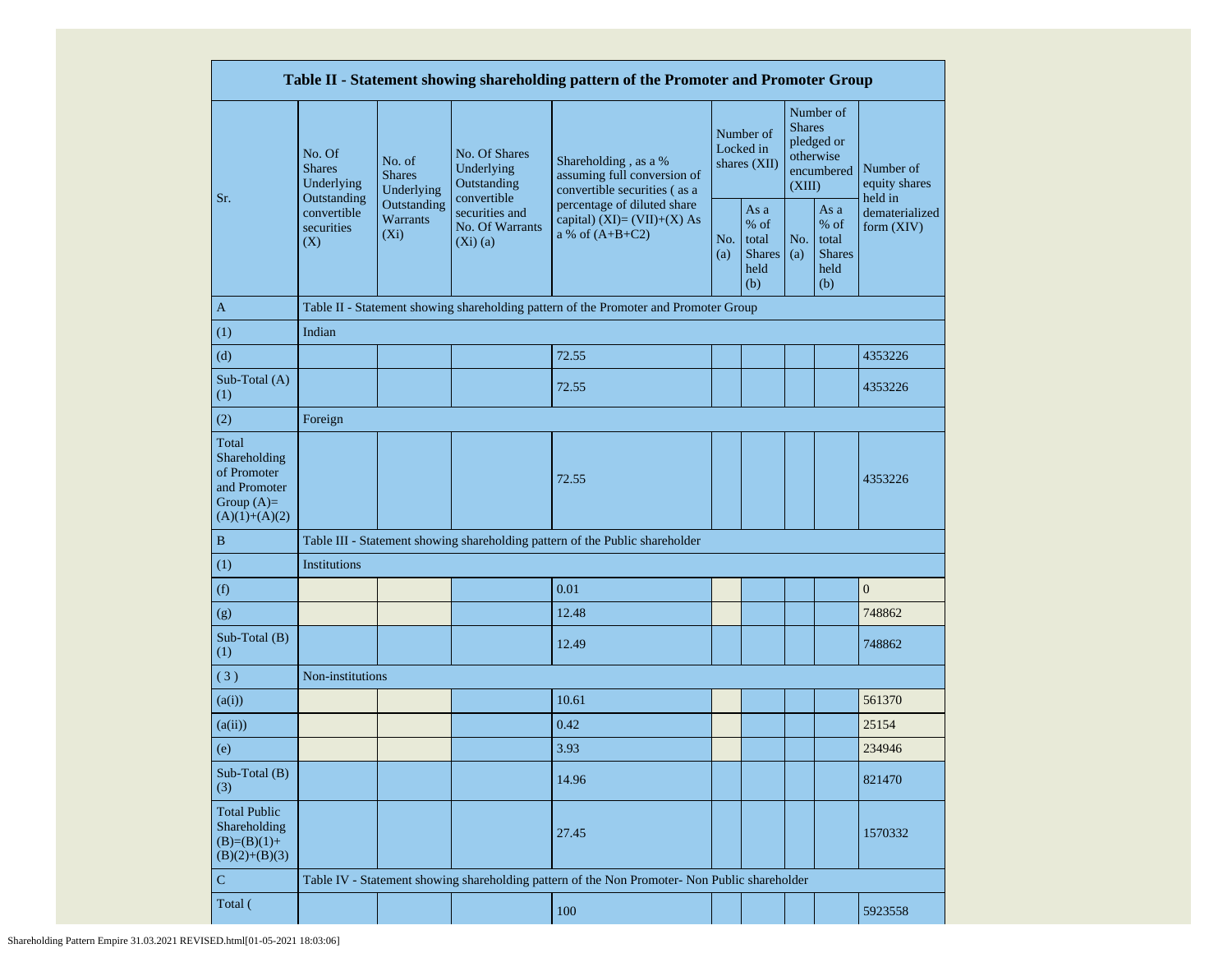| $A+B+C2$ )      |  |     |  |  |         |
|-----------------|--|-----|--|--|---------|
| $Total (A+B+C)$ |  | 100 |  |  | 5923558 |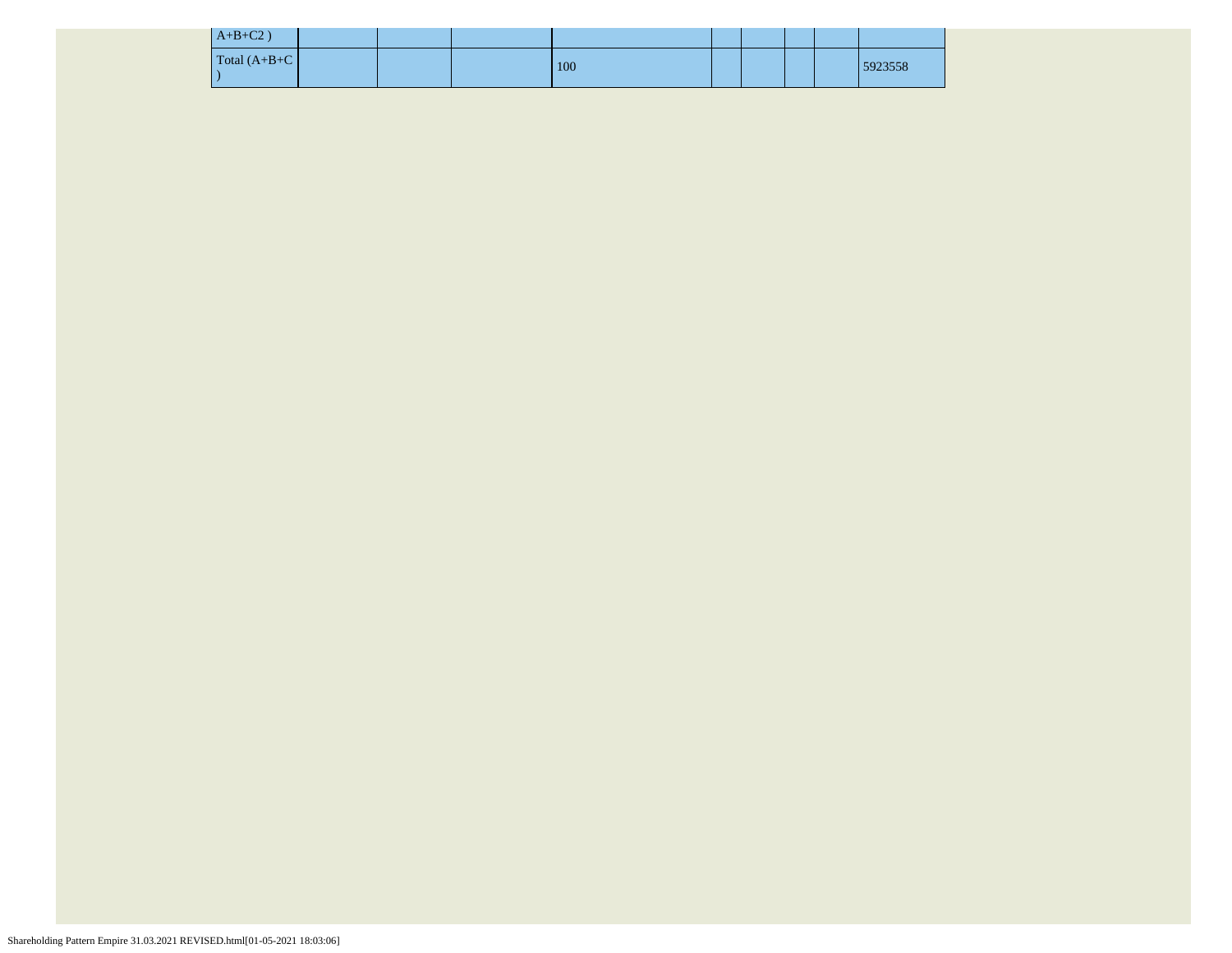|                                                                                                                            | <b>Any Other (specify)</b>                                    |                                        |                                            |                                        |                                        |                                        |                                        |  |  |  |  |  |
|----------------------------------------------------------------------------------------------------------------------------|---------------------------------------------------------------|----------------------------------------|--------------------------------------------|----------------------------------------|----------------------------------------|----------------------------------------|----------------------------------------|--|--|--|--|--|
| Searial No.                                                                                                                | $\mathbf{1}$                                                  | $\sqrt{2}$                             | $\mathfrak z$                              | $\overline{4}$                         | $\sqrt{5}$                             | $\sqrt{6}$                             | $\overline{7}$                         |  |  |  |  |  |
| Category                                                                                                                   | Director or<br>Director's<br>Relatives                        | Director or<br>Director's<br>Relatives | Director or<br><b>Director's Relatives</b> | Director or<br>Director's<br>Relatives | Director or<br>Director's<br>Relatives | Director or<br>Director's<br>Relatives | Director or<br>Director's<br>Relatives |  |  |  |  |  |
| Name of the<br>Shareholders<br>$\rm _{(I)}$                                                                                | <b>DILEEP</b><br><b>MALHOTRA</b>                              | <b>RANJIT</b><br><b>MALHOTRA</b>       | <b>SATISHCHANDRA</b><br><b>MALHOTRA</b>    | <b>UMA</b><br><b>MALHOTRA</b>          | <b>KABIR</b><br><b>MALHOTRA</b>        | <b>USHADEVI</b><br><b>MALHOTRA</b>     | <b>ANAJALI</b><br><b>MALHOTRA</b>      |  |  |  |  |  |
| PAN(II)                                                                                                                    | AFBPM6027K                                                    | AFBPM6026J                             | AFBPM6023P                                 | AABPM1326N                             | AADPM6005A                             | AGSPM5466L                             | AUQPM3884L                             |  |  |  |  |  |
| No. of the<br><b>Shareholders</b><br>(I)                                                                                   | $\mathbf{1}$                                                  | 1                                      | $\mathbf{1}$                               | $\mathbf{1}$                           | $\mathbf{1}$                           | $\mathbf{1}$                           | $\mathbf{1}$                           |  |  |  |  |  |
| No. of fully<br>paid up equity<br>shares held<br>(IV)                                                                      | 1475975                                                       | 968403                                 | 95582                                      | 125222                                 | 195874                                 | 198117                                 | 127248                                 |  |  |  |  |  |
| No. Of Partly<br>paid-up equity<br>shares held<br>(V)                                                                      |                                                               |                                        |                                            |                                        |                                        |                                        |                                        |  |  |  |  |  |
| No. Of shares<br>underlying<br>Depository<br>Receipts (VI)                                                                 |                                                               |                                        |                                            |                                        |                                        |                                        |                                        |  |  |  |  |  |
| Total nos.<br>shares held<br>$(VII) = (IV) +$<br>$(V)+(VI)$                                                                | 1475975                                                       | 968403                                 | 95582                                      | 125222                                 | 195874                                 | 198117                                 | 127248                                 |  |  |  |  |  |
| Shareholding<br>as a % of total<br>no. of shares<br>(calculated as<br>per SCRR,<br>1957) (VIII)<br>As a % of<br>$(A+B+C2)$ | 24.6                                                          | 16.14                                  | 1.59                                       | 2.09                                   | 3.26                                   | 3.3                                    | 2.12                                   |  |  |  |  |  |
|                                                                                                                            | Number of Voting Rights held in each class of securities (IX) |                                        |                                            |                                        |                                        |                                        |                                        |  |  |  |  |  |
| Class eg: $X$                                                                                                              | 1475975                                                       | 968403                                 | 95582                                      | 125222                                 | 195874                                 | 198117                                 | 127248                                 |  |  |  |  |  |
| Class eg:y                                                                                                                 |                                                               |                                        |                                            |                                        |                                        |                                        |                                        |  |  |  |  |  |
| Total                                                                                                                      | 1475975                                                       | 968403                                 | 95582                                      | 125222                                 | 195874                                 | 198117                                 | 127248                                 |  |  |  |  |  |
| Total as a %<br>of Total<br>Voting rights                                                                                  | 24.6                                                          | 16.14                                  | 1.59                                       | 2.09                                   | 3.26                                   | 3.3                                    | 2.12                                   |  |  |  |  |  |
| No. Of Shares<br>Underlying<br>Outstanding                                                                                 |                                                               |                                        |                                            |                                        |                                        |                                        |                                        |  |  |  |  |  |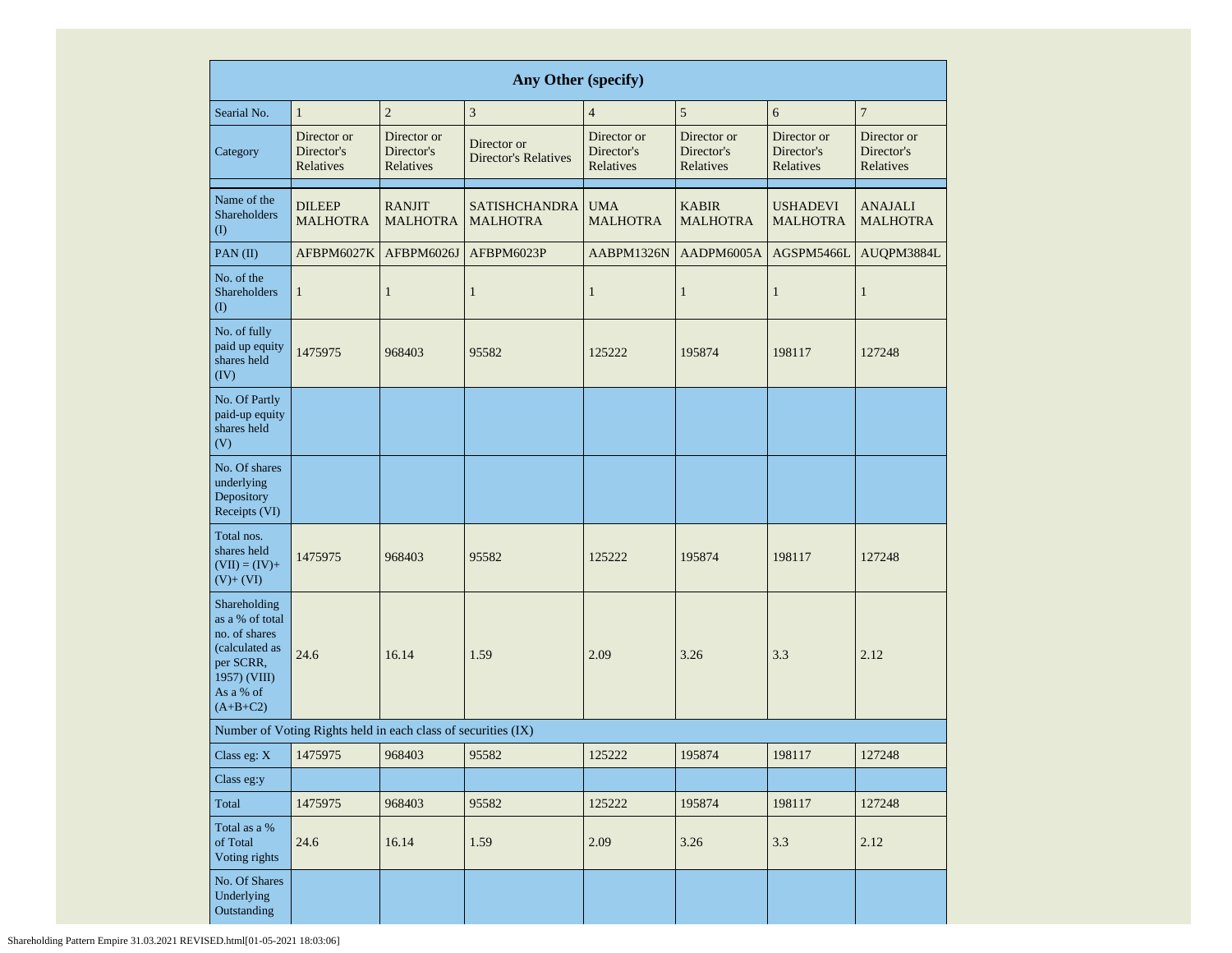| convertible<br>securities (X)                                                                                                                                                              |                                                         |        |       |        |        |        |        |
|--------------------------------------------------------------------------------------------------------------------------------------------------------------------------------------------|---------------------------------------------------------|--------|-------|--------|--------|--------|--------|
| No. of Shares<br>Underlying<br>Outstanding<br>Warrants (Xi)                                                                                                                                |                                                         |        |       |        |        |        |        |
| No. Of Shares<br>Underlying<br>Outstanding<br>convertible<br>securities and<br>No. Of<br>Warrants (Xi)<br>(a)                                                                              |                                                         |        |       |        |        |        |        |
| Shareholding,<br>as a %<br>assuming full<br>conversion of<br>convertible<br>securities (as a<br>percentage of<br>diluted share<br>capital) (XI)=<br>$(VII)+(X)$ As<br>a % of<br>$(A+B+C2)$ | 24.6                                                    | 16.14  | 1.59  | 2.09   | 3.26   | 3.3    | 2.12   |
|                                                                                                                                                                                            |                                                         |        |       |        |        |        |        |
|                                                                                                                                                                                            | Number of Locked in shares (XII)                        |        |       |        |        |        |        |
| No. $(a)$                                                                                                                                                                                  |                                                         |        |       |        |        |        |        |
| As a % of<br>total Shares<br>held (b)                                                                                                                                                      |                                                         |        |       |        |        |        |        |
|                                                                                                                                                                                            | Number of Shares pledged or otherwise encumbered (XIII) |        |       |        |        |        |        |
| No. $(a)$                                                                                                                                                                                  |                                                         |        |       |        |        |        |        |
| As a % of<br>total Shares<br>held (b)                                                                                                                                                      |                                                         |        |       |        |        |        |        |
| Number of<br>equity shares<br>held in<br>dematerialized<br>form $(XIV)$                                                                                                                    | 1475975                                                 | 968403 | 95582 | 125222 | 195874 | 198117 | 127248 |
|                                                                                                                                                                                            | Reason for not providing PAN                            |        |       |        |        |        |        |
| Reason for not<br>providing<br>PAN                                                                                                                                                         |                                                         |        |       |        |        |        |        |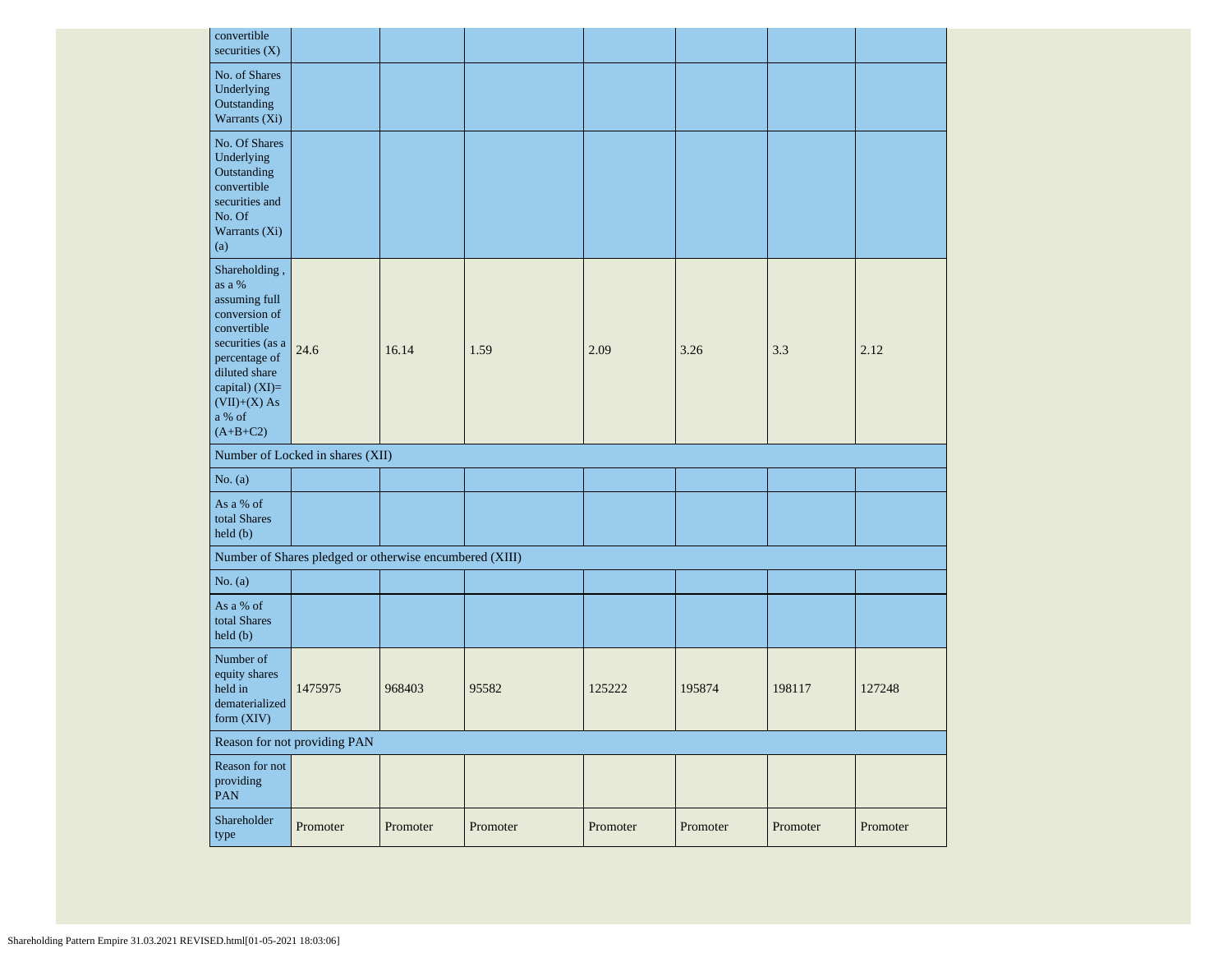| Any Other (specify)                                                                                                  |                                                                                   |                                                                                             |                                                                                              |                                                                                      |                                                                                                 |                                                                                       |  |  |  |  |  |
|----------------------------------------------------------------------------------------------------------------------|-----------------------------------------------------------------------------------|---------------------------------------------------------------------------------------------|----------------------------------------------------------------------------------------------|--------------------------------------------------------------------------------------|-------------------------------------------------------------------------------------------------|---------------------------------------------------------------------------------------|--|--|--|--|--|
| Searial No.                                                                                                          | 8                                                                                 | 9                                                                                           | 10                                                                                           | 11                                                                                   | 12                                                                                              | 13                                                                                    |  |  |  |  |  |
| Category                                                                                                             | <b>Trusts</b>                                                                     | <b>Trusts</b>                                                                               | <b>Trusts</b>                                                                                | <b>Trusts</b>                                                                        | <b>Trusts</b>                                                                                   | <b>Bodies</b><br>Corporate                                                            |  |  |  |  |  |
| Name of the<br>Shareholders (I)                                                                                      | S C<br>MALHOTRA,<br>Trustee, Empire<br>Dyeing<br>Employees<br><b>Welfare Fund</b> | S C MALHOTRA,<br>Trustee, Empire<br><b>Machine Tool</b><br><b>Employees Welfare</b><br>Fund | S <sub>C</sub><br>MALHOTRA,<br>Trustee, EIL<br>Corporate<br>Employees<br><b>Welfare Fund</b> | S C MALHOTRA,<br>Trustee, Garlick<br>Engineering<br><b>Employees Welfare</b><br>Fund | S <sub>C</sub><br>MALHOTRA,<br>Trustee. Vitrum<br><b>Glass Employees</b><br><b>Welfare Fund</b> | <b>RANDIL</b><br><b>TRADING</b><br><b>COMPANY</b><br><b>PRIVATE</b><br><b>LIMITED</b> |  |  |  |  |  |
| $PAN$ (II)                                                                                                           | AAAAE0015A                                                                        | AAAAE0016D                                                                                  | AAAAE0017C                                                                                   | AAAAG0025E                                                                           | AAAAV0022G                                                                                      | AAACR2626Q                                                                            |  |  |  |  |  |
| No. of the<br>Shareholders (I)                                                                                       | $\mathbf{1}$                                                                      | $\mathbf{1}$                                                                                | $\mathbf{1}$                                                                                 | $\mathbf{1}$                                                                         | $\mathbf{1}$                                                                                    | $\mathbf{1}$                                                                          |  |  |  |  |  |
| No. of fully paid<br>up equity shares<br>held $(IV)$                                                                 | 9999                                                                              | 10123                                                                                       | 12410                                                                                        | 11998                                                                                | 10285                                                                                           | 1111990                                                                               |  |  |  |  |  |
| No. Of Partly paid-<br>up equity shares<br>held (V)                                                                  |                                                                                   |                                                                                             |                                                                                              |                                                                                      |                                                                                                 |                                                                                       |  |  |  |  |  |
| No. Of shares<br>underlying<br>Depository<br>Receipts (VI)                                                           |                                                                                   |                                                                                             |                                                                                              |                                                                                      |                                                                                                 |                                                                                       |  |  |  |  |  |
| Total nos. shares<br>held $(VII) = (IV) +$<br>$(V)+(VI)$                                                             | 9999                                                                              | 10123                                                                                       | 12410                                                                                        | 11998                                                                                | 10285                                                                                           | 1111990                                                                               |  |  |  |  |  |
| Shareholding as a<br>% of total no. of<br>shares (calculated<br>as per SCRR,<br>1957) (VIII) As a<br>% of $(A+B+C2)$ | 0.17                                                                              | 0.17                                                                                        | 0.21                                                                                         | 0.2                                                                                  | 0.17                                                                                            | 18.53                                                                                 |  |  |  |  |  |
|                                                                                                                      |                                                                                   | Number of Voting Rights held in each class of securities (IX)                               |                                                                                              |                                                                                      |                                                                                                 |                                                                                       |  |  |  |  |  |
| Class eg: X                                                                                                          | 9999                                                                              | 10123                                                                                       | 12410                                                                                        | 11998                                                                                | 10285                                                                                           | 1111990                                                                               |  |  |  |  |  |
| Class eg:y                                                                                                           |                                                                                   |                                                                                             |                                                                                              |                                                                                      |                                                                                                 |                                                                                       |  |  |  |  |  |
| Total                                                                                                                | 9999                                                                              | 10123                                                                                       | 12410                                                                                        | 11998                                                                                | 10285                                                                                           | 1111990                                                                               |  |  |  |  |  |
| Total as a % of<br><b>Total Voting rights</b>                                                                        | 0.17                                                                              | 0.17                                                                                        | 0.21                                                                                         | 0.2                                                                                  | 0.17                                                                                            | 18.53                                                                                 |  |  |  |  |  |
| No. Of Shares<br>Underlying<br>Outstanding<br>convertible<br>securities $(X)$                                        |                                                                                   |                                                                                             |                                                                                              |                                                                                      |                                                                                                 |                                                                                       |  |  |  |  |  |
| No. of Shares<br>Underlying                                                                                          |                                                                                   |                                                                                             |                                                                                              |                                                                                      |                                                                                                 |                                                                                       |  |  |  |  |  |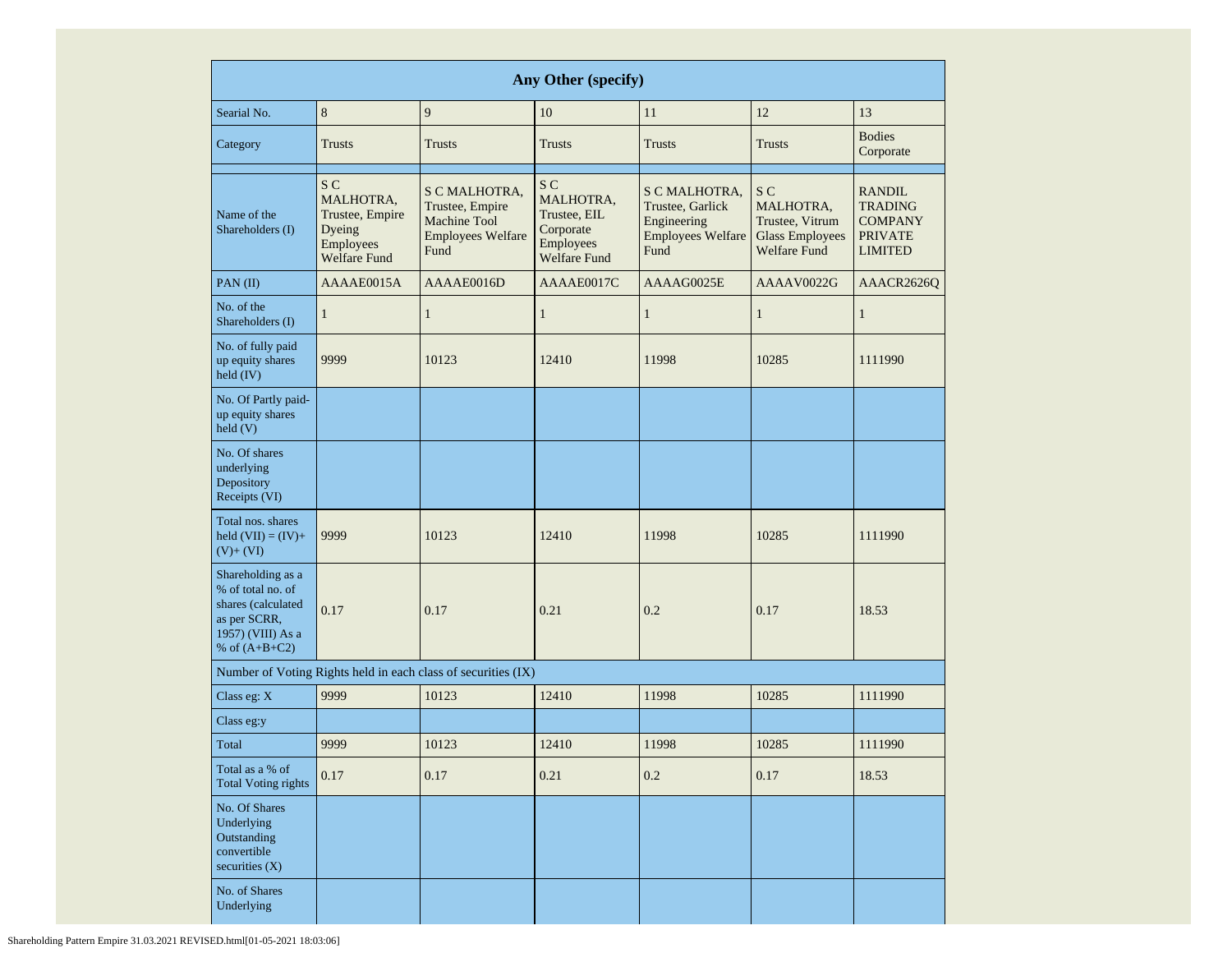| Outstanding<br>Warrants (Xi)                                                                                                                                                         |          |                                                         |          |          |          |                   |
|--------------------------------------------------------------------------------------------------------------------------------------------------------------------------------------|----------|---------------------------------------------------------|----------|----------|----------|-------------------|
| No. Of Shares<br>Underlying<br>Outstanding<br>convertible<br>securities and No.<br>Of Warrants (Xi)<br>(a)                                                                           |          |                                                         |          |          |          |                   |
| Shareholding, as a<br>% assuming full<br>conversion of<br>convertible<br>securities (as a<br>percentage of<br>diluted share<br>capital) $(XI)=$<br>(VII)+(X) As a %<br>of $(A+B+C2)$ | 0.17     | 0.17                                                    | 0.21     | 0.2      | 0.17     | 18.53             |
| Number of Locked in shares (XII)                                                                                                                                                     |          |                                                         |          |          |          |                   |
| No. $(a)$                                                                                                                                                                            |          |                                                         |          |          |          |                   |
| As a % of total<br>Shares held (b)                                                                                                                                                   |          |                                                         |          |          |          |                   |
|                                                                                                                                                                                      |          | Number of Shares pledged or otherwise encumbered (XIII) |          |          |          |                   |
| No. $(a)$                                                                                                                                                                            |          |                                                         |          |          |          |                   |
| As a % of total<br>Shares held (b)                                                                                                                                                   |          |                                                         |          |          |          |                   |
| Number of equity<br>shares held in<br>dematerialized<br>form (XIV)                                                                                                                   | 9999     | 10123                                                   | 12410    | 11998    | 10285    | 1111990           |
| Reason for not providing PAN                                                                                                                                                         |          |                                                         |          |          |          |                   |
| Reason for not<br>providing PAN                                                                                                                                                      |          |                                                         |          |          |          |                   |
| Shareholder type                                                                                                                                                                     | Promoter | Promoter                                                | Promoter | Promoter | Promoter | Promoter<br>Group |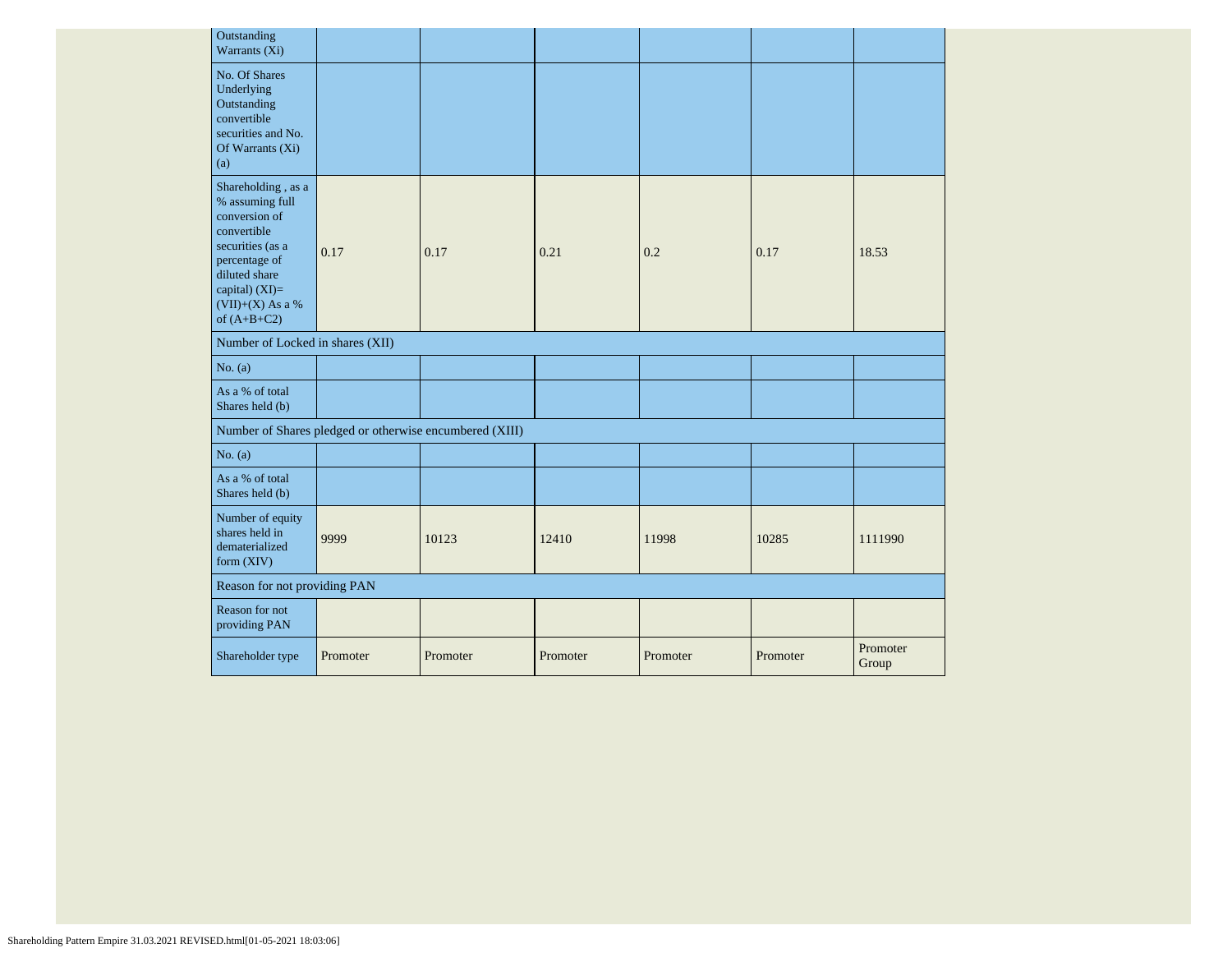|                                                                                                                      | Any Other (specify)                                           |  |  |  |  |  |  |  |  |
|----------------------------------------------------------------------------------------------------------------------|---------------------------------------------------------------|--|--|--|--|--|--|--|--|
| Searial No.                                                                                                          |                                                               |  |  |  |  |  |  |  |  |
| Category                                                                                                             | Click here to go back                                         |  |  |  |  |  |  |  |  |
| Name of the<br>Shareholders (I)                                                                                      |                                                               |  |  |  |  |  |  |  |  |
| PAN(II)                                                                                                              | Total                                                         |  |  |  |  |  |  |  |  |
| No. of the<br>Shareholders (I)                                                                                       | 13                                                            |  |  |  |  |  |  |  |  |
| No. of fully paid<br>up equity shares<br>held (IV)                                                                   | 4353226                                                       |  |  |  |  |  |  |  |  |
| No. Of Partly paid-<br>up equity shares<br>held(V)                                                                   |                                                               |  |  |  |  |  |  |  |  |
| No. Of shares<br>underlying<br>Depository<br>Receipts (VI)                                                           |                                                               |  |  |  |  |  |  |  |  |
| Total nos. shares<br>held $(VII) = (IV) +$<br>$(V)+(VI)$                                                             | 4353226                                                       |  |  |  |  |  |  |  |  |
| Shareholding as a<br>% of total no. of<br>shares (calculated<br>as per SCRR,<br>1957) (VIII) As a<br>% of $(A+B+C2)$ | 72.55                                                         |  |  |  |  |  |  |  |  |
|                                                                                                                      | Number of Voting Rights held in each class of securities (IX) |  |  |  |  |  |  |  |  |
| Class eg: X                                                                                                          | 4353226                                                       |  |  |  |  |  |  |  |  |
| Class eg:y                                                                                                           |                                                               |  |  |  |  |  |  |  |  |
| Total                                                                                                                | 4353226                                                       |  |  |  |  |  |  |  |  |
| Total as a % of<br><b>Total Voting rights</b>                                                                        | 72.55                                                         |  |  |  |  |  |  |  |  |
| No. Of Shares<br>Underlying<br>Outstanding<br>convertible<br>securities $(X)$                                        |                                                               |  |  |  |  |  |  |  |  |
| No. of Shares<br>Underlying<br>Outstanding<br>Warrants (Xi)                                                          |                                                               |  |  |  |  |  |  |  |  |
| No. Of Shares<br>Underlying<br>Outstanding                                                                           |                                                               |  |  |  |  |  |  |  |  |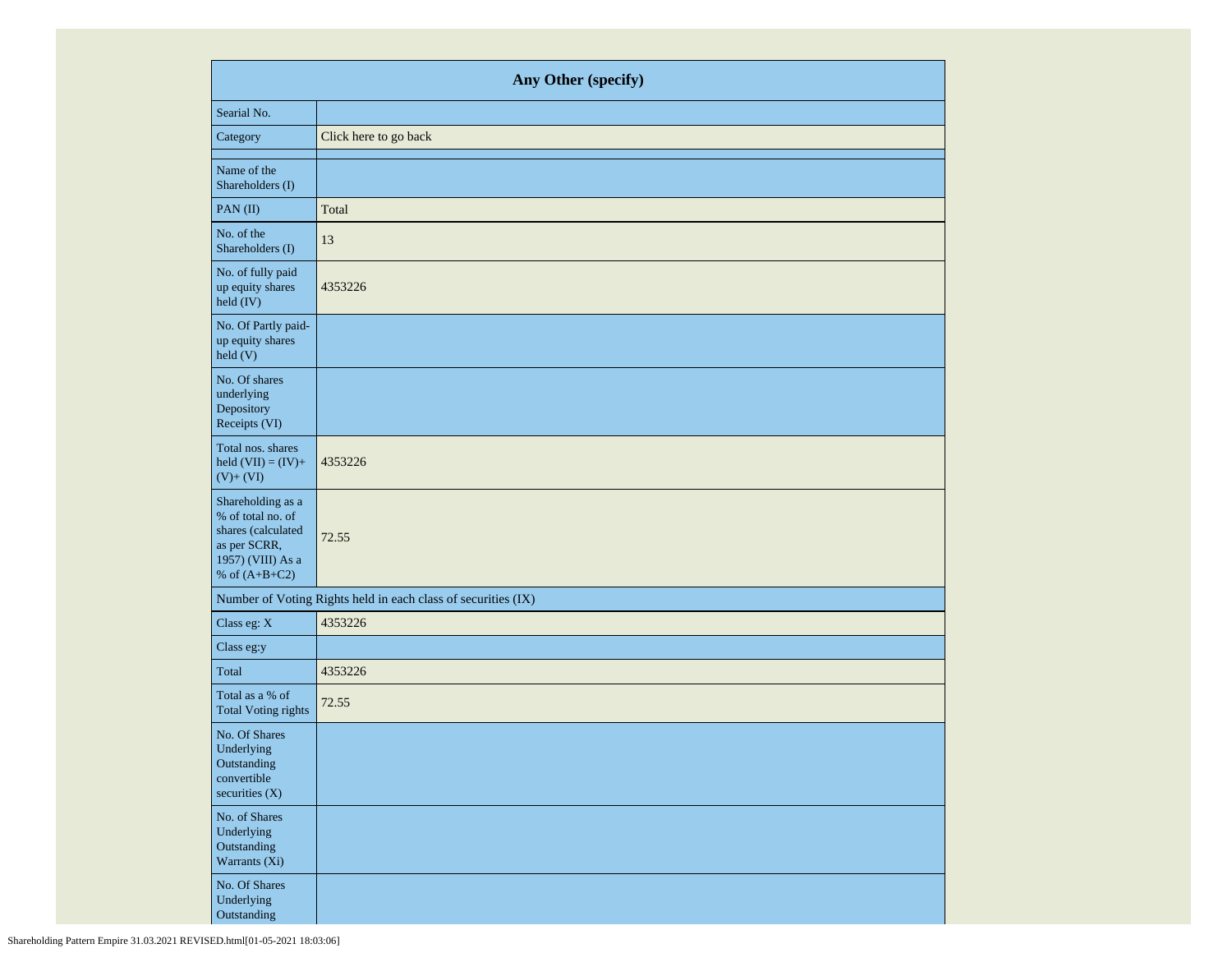| convertible<br>securities and No.<br>Of Warrants (Xi)<br>(a)                                                                                                                           |                                                         |  |  |  |  |  |  |  |
|----------------------------------------------------------------------------------------------------------------------------------------------------------------------------------------|---------------------------------------------------------|--|--|--|--|--|--|--|
| Shareholding, as a<br>% assuming full<br>conversion of<br>convertible<br>securities (as a<br>percentage of<br>diluted share<br>capital) $(XI)=$<br>$(VII)+(X)$ As a %<br>of $(A+B+C2)$ | 72.55                                                   |  |  |  |  |  |  |  |
| Number of Locked in shares (XII)                                                                                                                                                       |                                                         |  |  |  |  |  |  |  |
| No. (a)                                                                                                                                                                                |                                                         |  |  |  |  |  |  |  |
| As a % of total<br>Shares held (b)                                                                                                                                                     |                                                         |  |  |  |  |  |  |  |
|                                                                                                                                                                                        | Number of Shares pledged or otherwise encumbered (XIII) |  |  |  |  |  |  |  |
| No. (a)                                                                                                                                                                                |                                                         |  |  |  |  |  |  |  |
| As a % of total<br>Shares held (b)                                                                                                                                                     |                                                         |  |  |  |  |  |  |  |
| Number of equity<br>shares held in<br>dematerialized<br>form $(XIV)$                                                                                                                   | 4353226                                                 |  |  |  |  |  |  |  |
|                                                                                                                                                                                        | Reason for not providing PAN                            |  |  |  |  |  |  |  |
| Reason for not<br>providing PAN                                                                                                                                                        |                                                         |  |  |  |  |  |  |  |
| Shareholder type                                                                                                                                                                       |                                                         |  |  |  |  |  |  |  |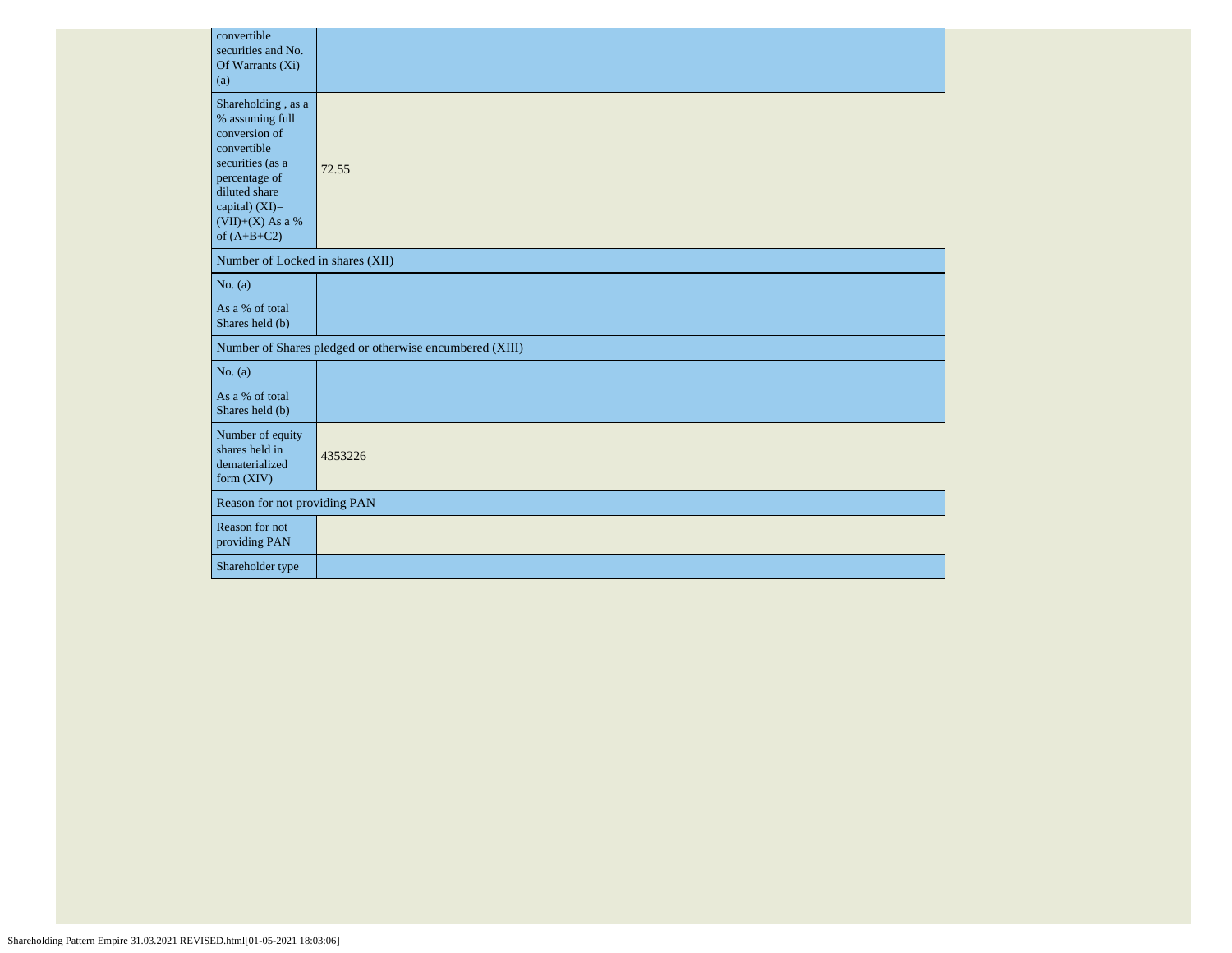| <b>Insurance Companies</b>                                                                                           |                                                               |                               |                       |  |  |  |  |  |  |  |  |  |
|----------------------------------------------------------------------------------------------------------------------|---------------------------------------------------------------|-------------------------------|-----------------------|--|--|--|--|--|--|--|--|--|
| Searial No.                                                                                                          | $\mathbf{1}$                                                  | $\sqrt{2}$                    |                       |  |  |  |  |  |  |  |  |  |
| Name of the<br>Shareholders (I)                                                                                      | <b>LIFE INSURANCE CORPORATION</b>                             | THE ORIENTAL INSURANCE CO LTD | Click here to go back |  |  |  |  |  |  |  |  |  |
| PAN(II)                                                                                                              | AAACL0582H                                                    | AAACT0627R                    | Total                 |  |  |  |  |  |  |  |  |  |
| No. of fully paid<br>up equity shares<br>held (IV)                                                                   | 653953                                                        | 94909                         | 748862                |  |  |  |  |  |  |  |  |  |
| No. Of Partly paid-<br>up equity shares<br>$\text{held}$ (V)                                                         |                                                               |                               |                       |  |  |  |  |  |  |  |  |  |
| No. Of shares<br>underlying<br>Depository<br>Receipts (VI)                                                           |                                                               |                               |                       |  |  |  |  |  |  |  |  |  |
| Total nos. shares<br>held $(VII) = (IV) +$<br>$(V)+(VI)$                                                             | 653953                                                        | 94909                         | 748862                |  |  |  |  |  |  |  |  |  |
| Shareholding as a<br>% of total no. of<br>shares (calculated<br>as per SCRR,<br>1957) (VIII) As a<br>% of $(A+B+C2)$ | 10.9                                                          | 1.58                          | 12.48                 |  |  |  |  |  |  |  |  |  |
|                                                                                                                      | Number of Voting Rights held in each class of securities (IX) |                               |                       |  |  |  |  |  |  |  |  |  |
| Class eg: X                                                                                                          | 653953                                                        | 94909                         | 748862                |  |  |  |  |  |  |  |  |  |
| Class eg:y                                                                                                           |                                                               |                               |                       |  |  |  |  |  |  |  |  |  |
| Total                                                                                                                | 653953                                                        | 94909                         | 748862                |  |  |  |  |  |  |  |  |  |
| Total as a % of<br><b>Total Voting rights</b>                                                                        | 10.9                                                          | 1.58                          | 12.48                 |  |  |  |  |  |  |  |  |  |
| No. Of Shares<br>Underlying<br>Outstanding<br>convertible<br>securities $(X)$                                        |                                                               |                               |                       |  |  |  |  |  |  |  |  |  |
| No. of Shares<br>Underlying<br>Outstanding<br>Warrants (Xi)                                                          |                                                               |                               |                       |  |  |  |  |  |  |  |  |  |
| No. Of Shares<br>Underlying<br>Outstanding<br>convertible<br>securities and No.<br>Of Warrants (Xi)<br>(a)           |                                                               |                               |                       |  |  |  |  |  |  |  |  |  |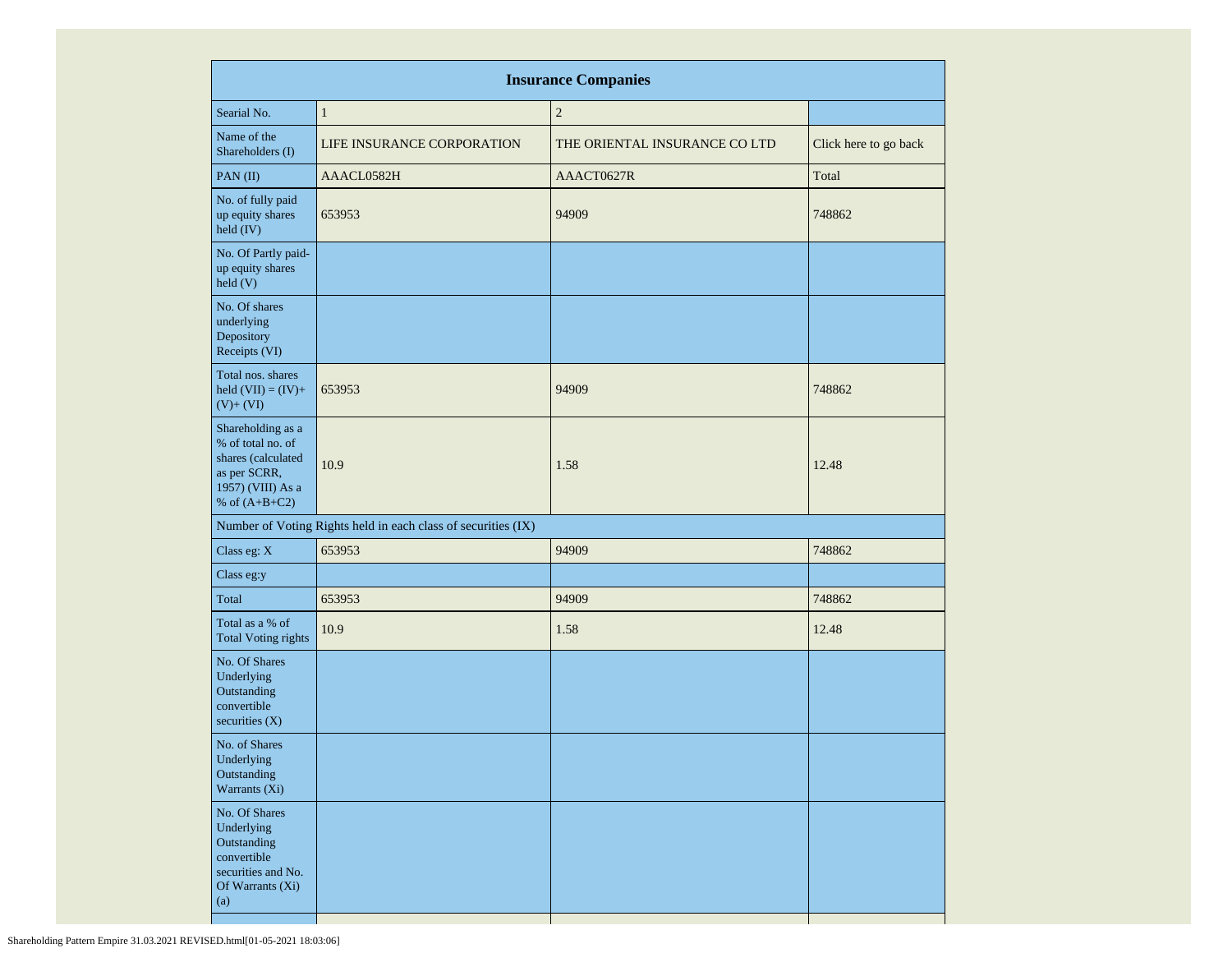| Shareholding, as a<br>% assuming full<br>conversion of<br>convertible<br>securities (as a<br>percentage of<br>diluted share<br>capital) $(XI)=$<br>$(VII)+(X)$ As a %<br>of $(A+B+C2)$ | 10.9   | 1.58  | 12.48  |  |  |  |  |
|----------------------------------------------------------------------------------------------------------------------------------------------------------------------------------------|--------|-------|--------|--|--|--|--|
| Number of Locked in shares (XII)                                                                                                                                                       |        |       |        |  |  |  |  |
| No. $(a)$                                                                                                                                                                              |        |       |        |  |  |  |  |
| As a % of total<br>Shares held (b)                                                                                                                                                     |        |       |        |  |  |  |  |
| Number of equity<br>shares held in<br>dematerialized<br>form $(XIV)$                                                                                                                   | 653953 | 94909 | 748862 |  |  |  |  |
| Reason for not providing PAN                                                                                                                                                           |        |       |        |  |  |  |  |
| Reason for not<br>providing PAN                                                                                                                                                        |        |       |        |  |  |  |  |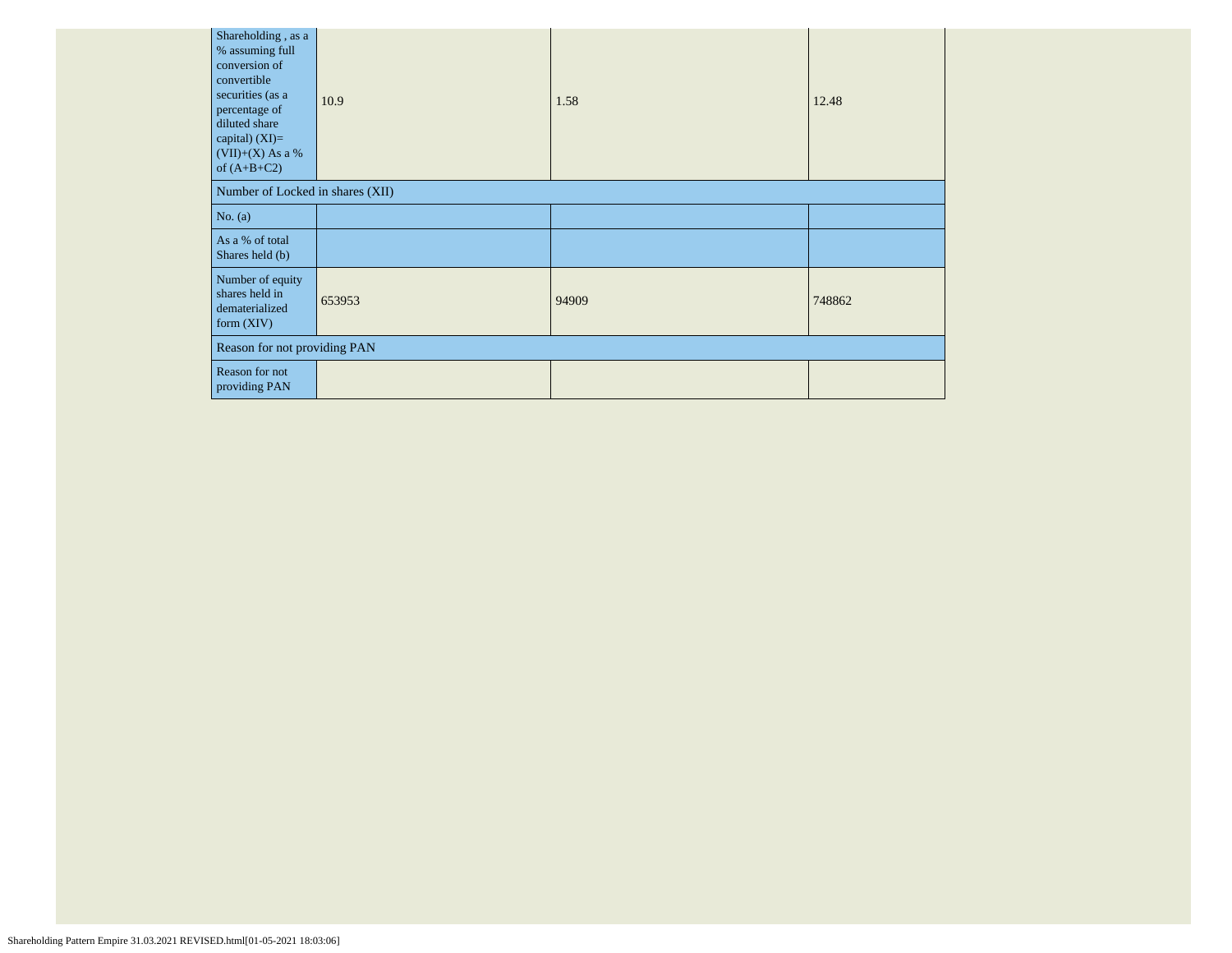| Any Other (specify)                                                                                                  |                            |                                                               |                            |                |            |                              |  |  |  |  |  |
|----------------------------------------------------------------------------------------------------------------------|----------------------------|---------------------------------------------------------------|----------------------------|----------------|------------|------------------------------|--|--|--|--|--|
| Searial No.                                                                                                          | $\mathbf{1}$               | $\sqrt{2}$                                                    | 3                          | $\overline{4}$ | 5          | 6                            |  |  |  |  |  |
| Category                                                                                                             | <b>Bodies</b><br>Corporate | <b>Bodies Corporate</b>                                       | Clearing<br><b>Members</b> | <b>IEPF</b>    | <b>HUF</b> | Non-Resident<br>Indian (NRI) |  |  |  |  |  |
| Category / More<br>than 1 percentage                                                                                 | Category                   | More than 1 percentage of shareholding                        | Category                   | Category       | Category   | Category                     |  |  |  |  |  |
| Name of the<br>Shareholders (I)                                                                                      |                            | VISHNU TRADING COMPANY<br>PRIVATE LIMITED                     |                            |                |            |                              |  |  |  |  |  |
| PAN(II)                                                                                                              |                            | AAACV1453D                                                    |                            |                |            |                              |  |  |  |  |  |
| No. of the<br>Shareholders (I)                                                                                       | 50                         | $\mathbf{1}$                                                  | 24                         | $\mathbf{1}$   | 197<br>66  |                              |  |  |  |  |  |
| No. of fully paid<br>up equity shares<br>$held$ (IV)                                                                 | 127279                     | 79908                                                         | 4320                       | 36312          | 53192      | 14501                        |  |  |  |  |  |
| No. Of Partly paid-<br>up equity shares<br>held(V)                                                                   |                            |                                                               |                            |                |            |                              |  |  |  |  |  |
| No. Of shares<br>underlying<br>Depository<br>Receipts (VI)                                                           |                            |                                                               |                            |                |            |                              |  |  |  |  |  |
| Total nos. shares<br>held $(VII) = (IV) +$<br>$(V)+(VI)$                                                             | 127279                     | 79908                                                         | 4320                       | 36312          | 53192      | 14501                        |  |  |  |  |  |
| Shareholding as a<br>% of total no. of<br>shares (calculated<br>as per SCRR,<br>1957) (VIII) As a<br>% of $(A+B+C2)$ | 2.12                       | 1.33                                                          | 0.07                       | 0.61           | 0.89       | 0.24                         |  |  |  |  |  |
|                                                                                                                      |                            | Number of Voting Rights held in each class of securities (IX) |                            |                |            |                              |  |  |  |  |  |
| Class eg: X                                                                                                          | 127279                     | 79908                                                         | 4320                       | 36312          | 53192      | 14501                        |  |  |  |  |  |
| Class eg:y                                                                                                           |                            |                                                               |                            |                |            |                              |  |  |  |  |  |
| Total                                                                                                                | 127279                     | 79908                                                         | 4320                       | 36312          | 53192      | 14501                        |  |  |  |  |  |
| Total as a % of<br>2.12<br><b>Total Voting rights</b>                                                                |                            | 1.33                                                          | 0.07                       | 0.61           | 0.89       | 0.24                         |  |  |  |  |  |
| No. Of Shares<br>Underlying<br>Outstanding<br>convertible<br>securities $(X)$                                        |                            |                                                               |                            |                |            |                              |  |  |  |  |  |
| No. of Shares<br>Underlying<br>Outstanding<br>Warrants (Xi)                                                          |                            |                                                               |                            |                |            |                              |  |  |  |  |  |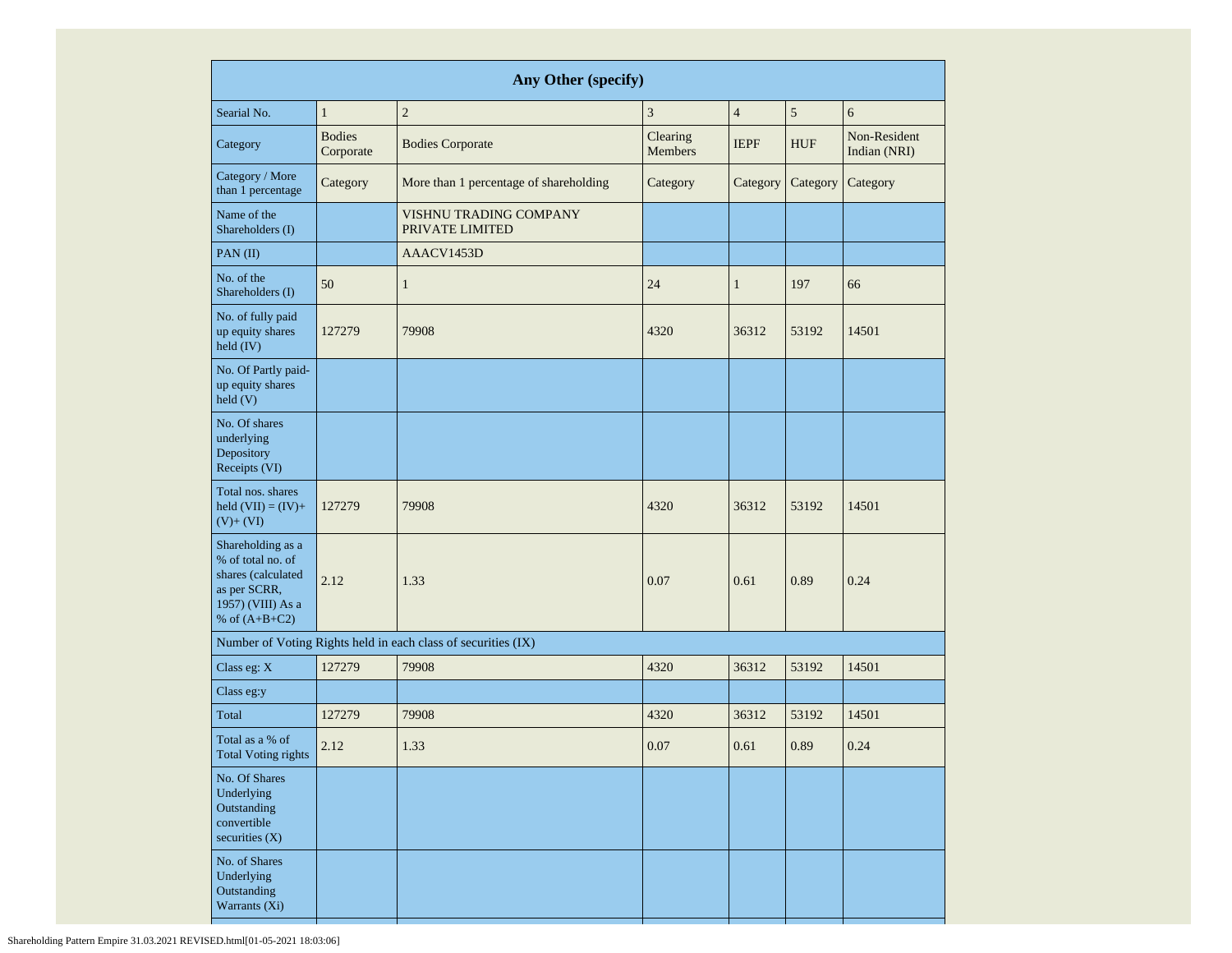|                                                                                | No. Of Shares<br>Underlying<br>Outstanding<br>convertible<br>securities and No.<br>Of Warrants (Xi)<br>(a)                                                                           |      |       |      |       |       |       |
|--------------------------------------------------------------------------------|--------------------------------------------------------------------------------------------------------------------------------------------------------------------------------------|------|-------|------|-------|-------|-------|
|                                                                                | Shareholding, as a<br>% assuming full<br>conversion of<br>convertible<br>securities (as a<br>percentage of<br>diluted share<br>capital) $(XI)=$<br>(VII)+(X) As a %<br>of $(A+B+C2)$ | 2.12 | 1.33  | 0.07 | 0.61  | 0.89  | 0.24  |
|                                                                                | Number of Locked in shares (XII)                                                                                                                                                     |      |       |      |       |       |       |
|                                                                                | No. $(a)$                                                                                                                                                                            |      |       |      |       |       |       |
|                                                                                | As a % of total<br>Shares held (b)                                                                                                                                                   |      |       |      |       |       |       |
| Number of equity<br>shares held in<br>126821<br>dematerialized<br>form $(XIV)$ |                                                                                                                                                                                      |      | 79908 | 4320 | 36312 | 53192 | 14301 |
|                                                                                | Reason for not providing PAN                                                                                                                                                         |      |       |      |       |       |       |
|                                                                                | <b>Reason for not</b><br>providing PAN                                                                                                                                               |      |       |      |       |       |       |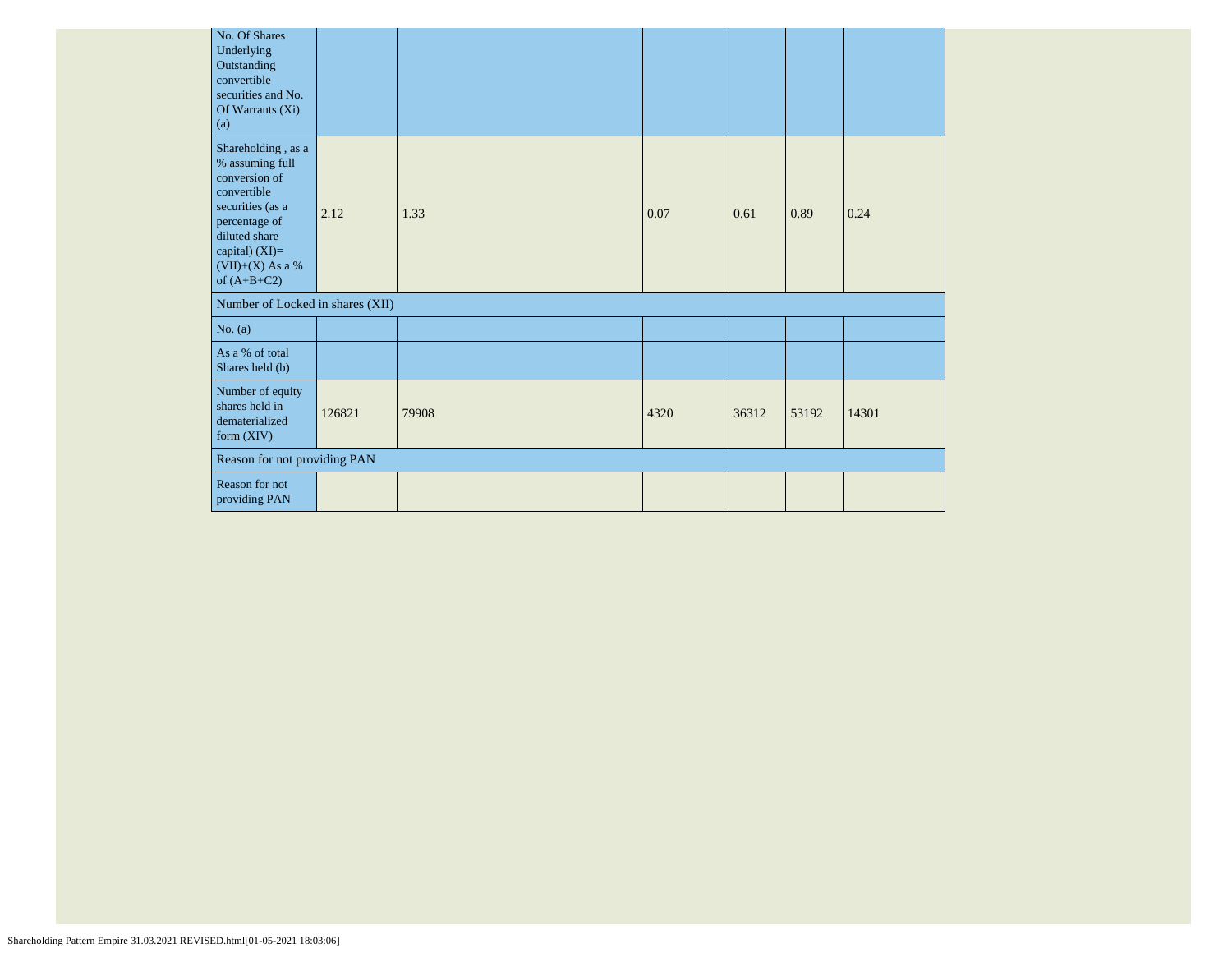|                                                                                                                      | Any Other (specify)                                           |  |  |  |  |  |  |  |
|----------------------------------------------------------------------------------------------------------------------|---------------------------------------------------------------|--|--|--|--|--|--|--|
| Searial No.                                                                                                          |                                                               |  |  |  |  |  |  |  |
| Category                                                                                                             |                                                               |  |  |  |  |  |  |  |
| Category / More<br>than 1 percentage                                                                                 |                                                               |  |  |  |  |  |  |  |
| Name of the<br>Shareholders (I)                                                                                      | Click here to go back                                         |  |  |  |  |  |  |  |
| PAN(II)                                                                                                              | Total                                                         |  |  |  |  |  |  |  |
| No. of the<br>Shareholders (I)                                                                                       | 338                                                           |  |  |  |  |  |  |  |
| No. of fully paid<br>up equity shares<br>held (IV)                                                                   | 235604                                                        |  |  |  |  |  |  |  |
| No. Of Partly paid-<br>up equity shares<br>held(V)                                                                   |                                                               |  |  |  |  |  |  |  |
| No. Of shares<br>underlying<br>Depository<br>Receipts (VI)                                                           |                                                               |  |  |  |  |  |  |  |
| Total nos. shares<br>held $(VII) = (IV) +$<br>$(V)+(VI)$                                                             | 235604                                                        |  |  |  |  |  |  |  |
| Shareholding as a<br>% of total no. of<br>shares (calculated<br>as per SCRR,<br>1957) (VIII) As a<br>% of $(A+B+C2)$ | 3.93                                                          |  |  |  |  |  |  |  |
|                                                                                                                      | Number of Voting Rights held in each class of securities (IX) |  |  |  |  |  |  |  |
| Class eg: X                                                                                                          | 235604                                                        |  |  |  |  |  |  |  |
| Class eg:y                                                                                                           |                                                               |  |  |  |  |  |  |  |
| Total                                                                                                                | 235604                                                        |  |  |  |  |  |  |  |
| Total as a % of<br><b>Total Voting rights</b>                                                                        | 3.93                                                          |  |  |  |  |  |  |  |
| No. Of Shares<br>Underlying<br>Outstanding<br>convertible<br>securities $(X)$                                        |                                                               |  |  |  |  |  |  |  |
| No. of Shares<br>Underlying<br>Outstanding<br>Warrants (Xi)                                                          |                                                               |  |  |  |  |  |  |  |
| No. Of Shares                                                                                                        |                                                               |  |  |  |  |  |  |  |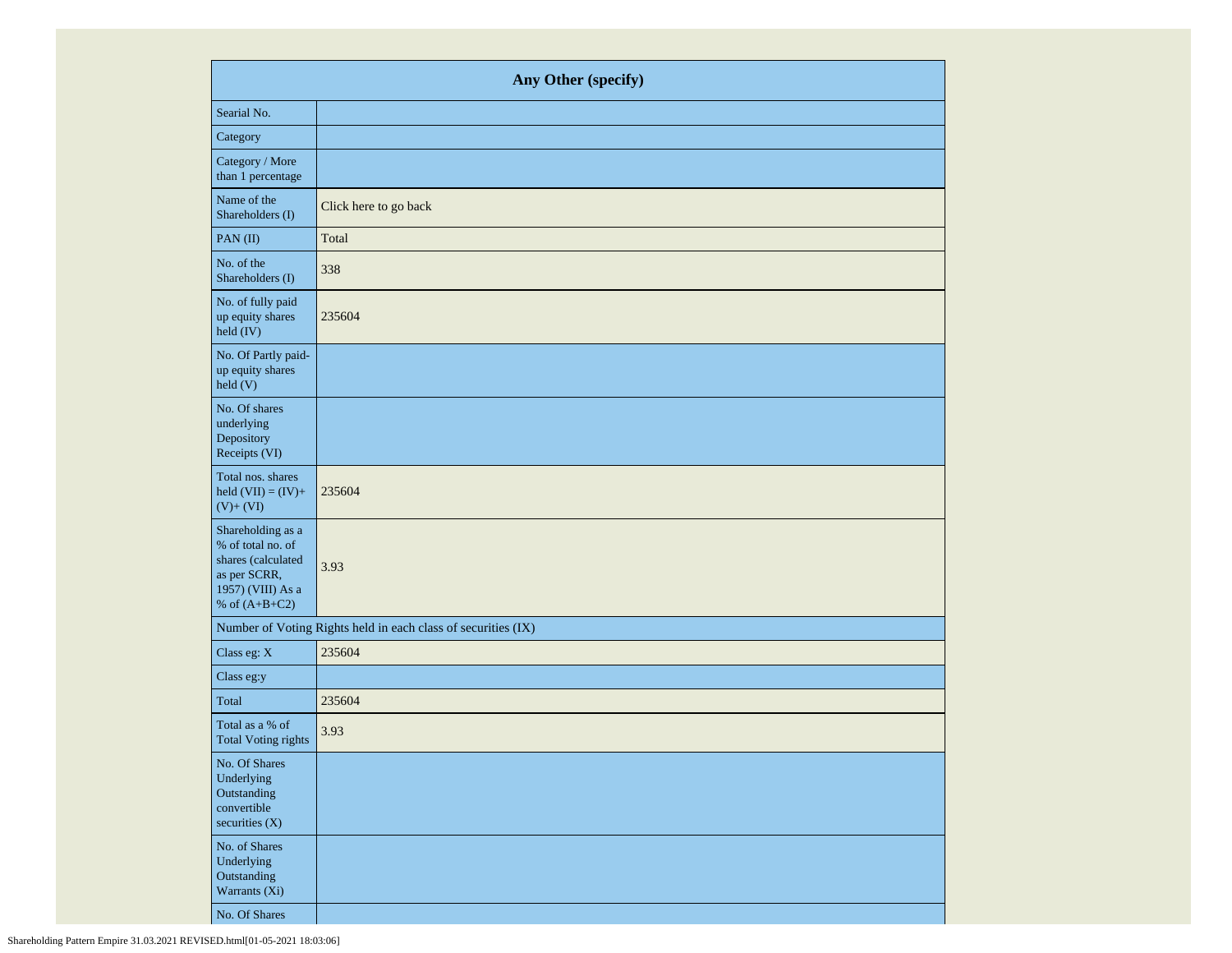| Underlying<br>Outstanding<br>convertible<br>securities and No.<br>Of Warrants (Xi)<br>(a)                                                                                            |        |
|--------------------------------------------------------------------------------------------------------------------------------------------------------------------------------------|--------|
| Shareholding, as a<br>% assuming full<br>conversion of<br>convertible<br>securities (as a<br>percentage of<br>diluted share<br>capital) (XI)=<br>$(VII)+(X)$ As a %<br>of $(A+B+C2)$ | 3.93   |
| Number of Locked in shares (XII)                                                                                                                                                     |        |
| No. $(a)$                                                                                                                                                                            |        |
| As a % of total<br>Shares held (b)                                                                                                                                                   |        |
| Number of equity<br>shares held in<br>dematerialized<br>form $(XIV)$                                                                                                                 | 234946 |
| Reason for not providing PAN                                                                                                                                                         |        |
| Reason for not<br>providing PAN                                                                                                                                                      |        |